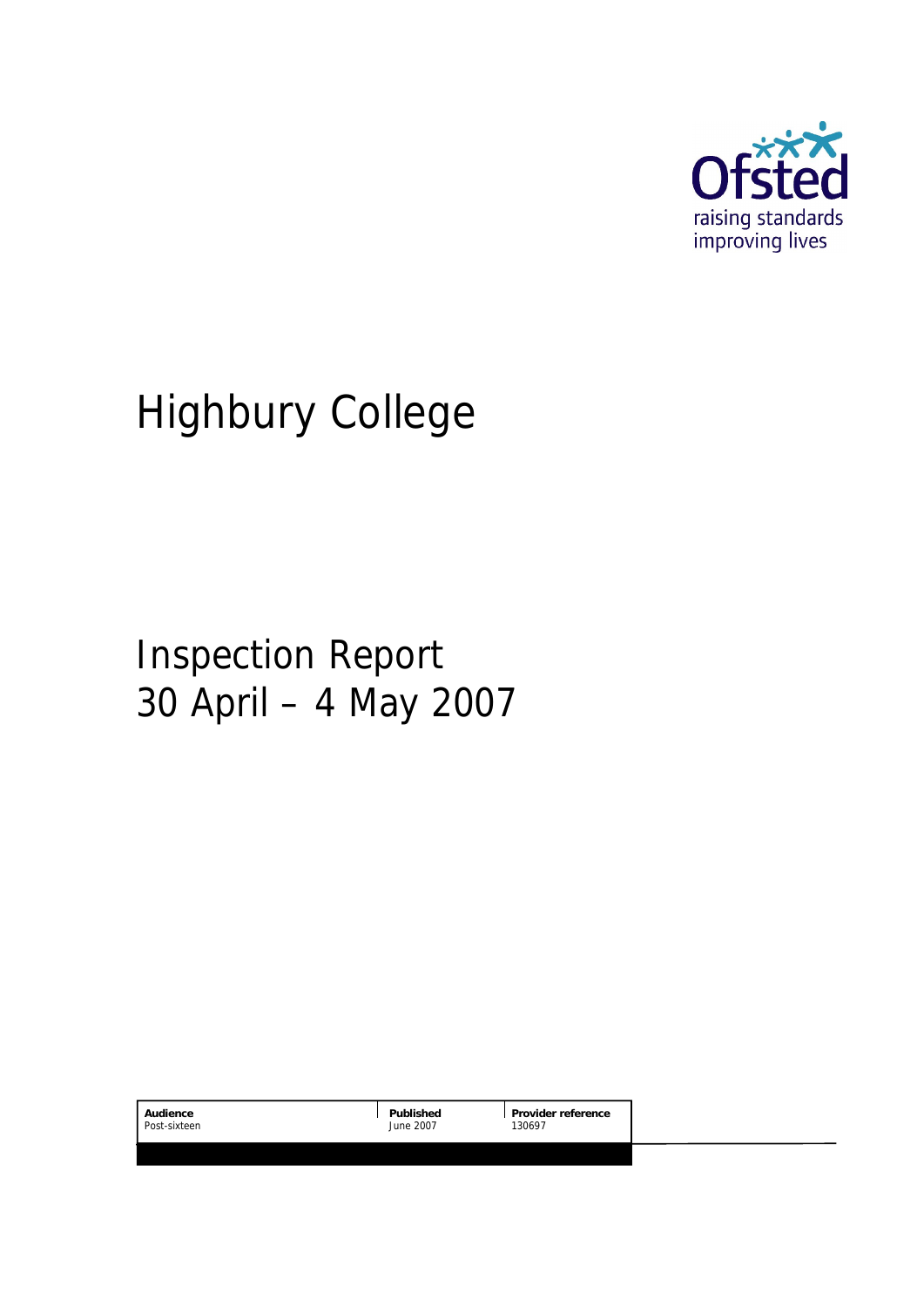#### **Contents**

| Background information                  | 3  |
|-----------------------------------------|----|
| Summary of grades awarded               | 5  |
| Overall judgement                       | 6  |
| Key strengths and areas for improvement |    |
| Main findings                           | 9  |
| Sector subject area reports             | 14 |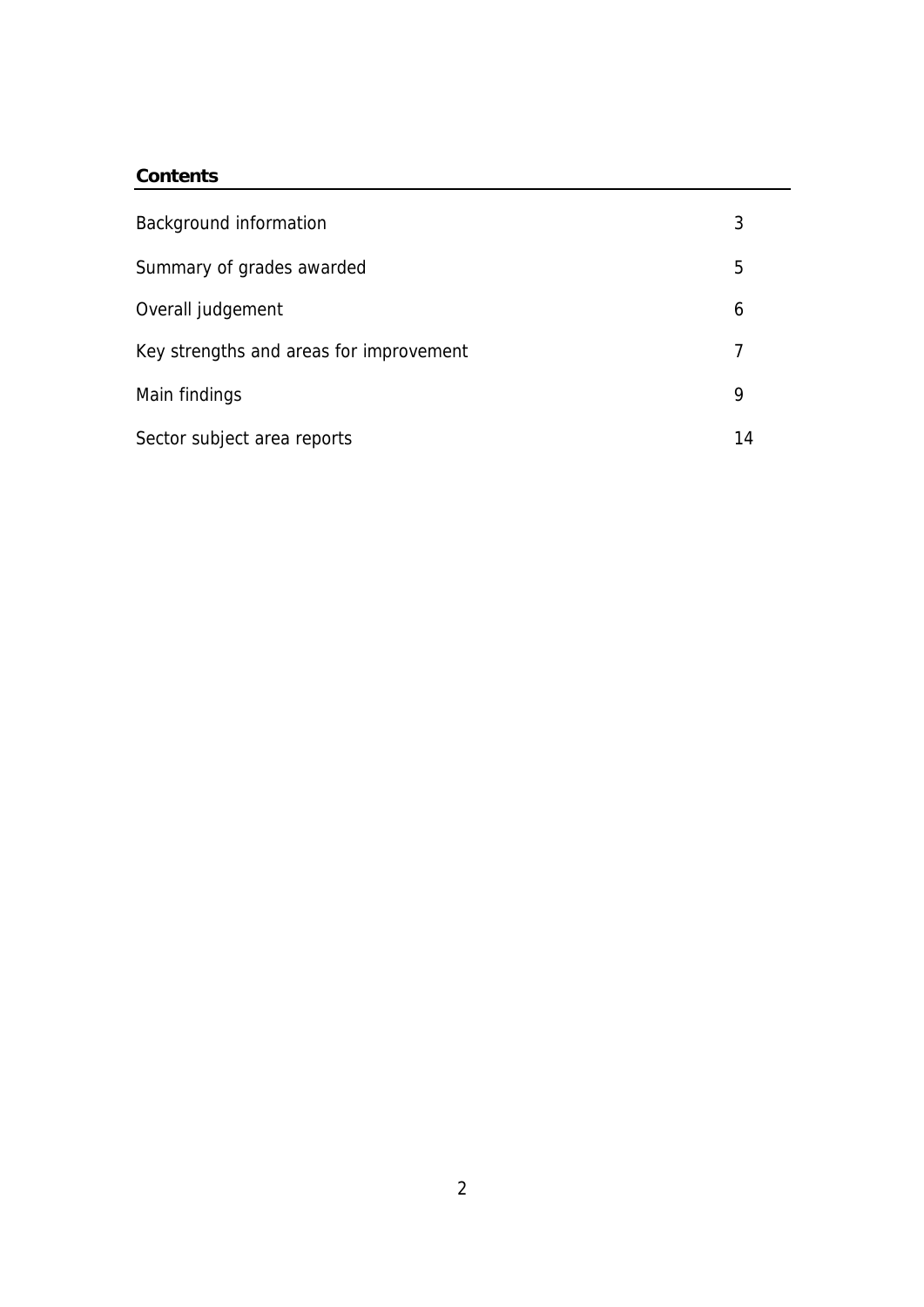# **Background information**

# **Inspection judgements**

#### **Grading**

Inspectors use a four-point scale to summarise their judgements about achievement and standards, the quality of provision, and leadership and management, which includes a grade for equality of opportunity.

The descriptors for the four grades are:

- grade 1 outstanding
- $grade 2 good$
- grade 3 satisfactory
- grade 4 inadequate

Further information can be found on how inspection judgements are made at www.ofsted.gov.uk.

### **Scope of the inspection**

In deciding the scope of this inspection, inspectors took account of: the provider's most recent self-assessment report and development plans; comments from the local Learning and Skills Council (LSC) or other funding body; and where appropriate the previous inspection report (www.ofsted.gov.uk); reports from the inspectorate annual assessment visits or quality monitoring inspection; and data on learners and their achievements over the period since the last inspection. This inspection focused on the following aspects:

- overall effectiveness of the organisation and its capacity to improve further
- achievements and standards
- quality of provision
- leadership and management
- specialist provision in: health, social care and early years; construction; information and communications technology (ICT); hospitality and catering; literacy and numeracy; and provision for students with learning difficulties and/or disabilities.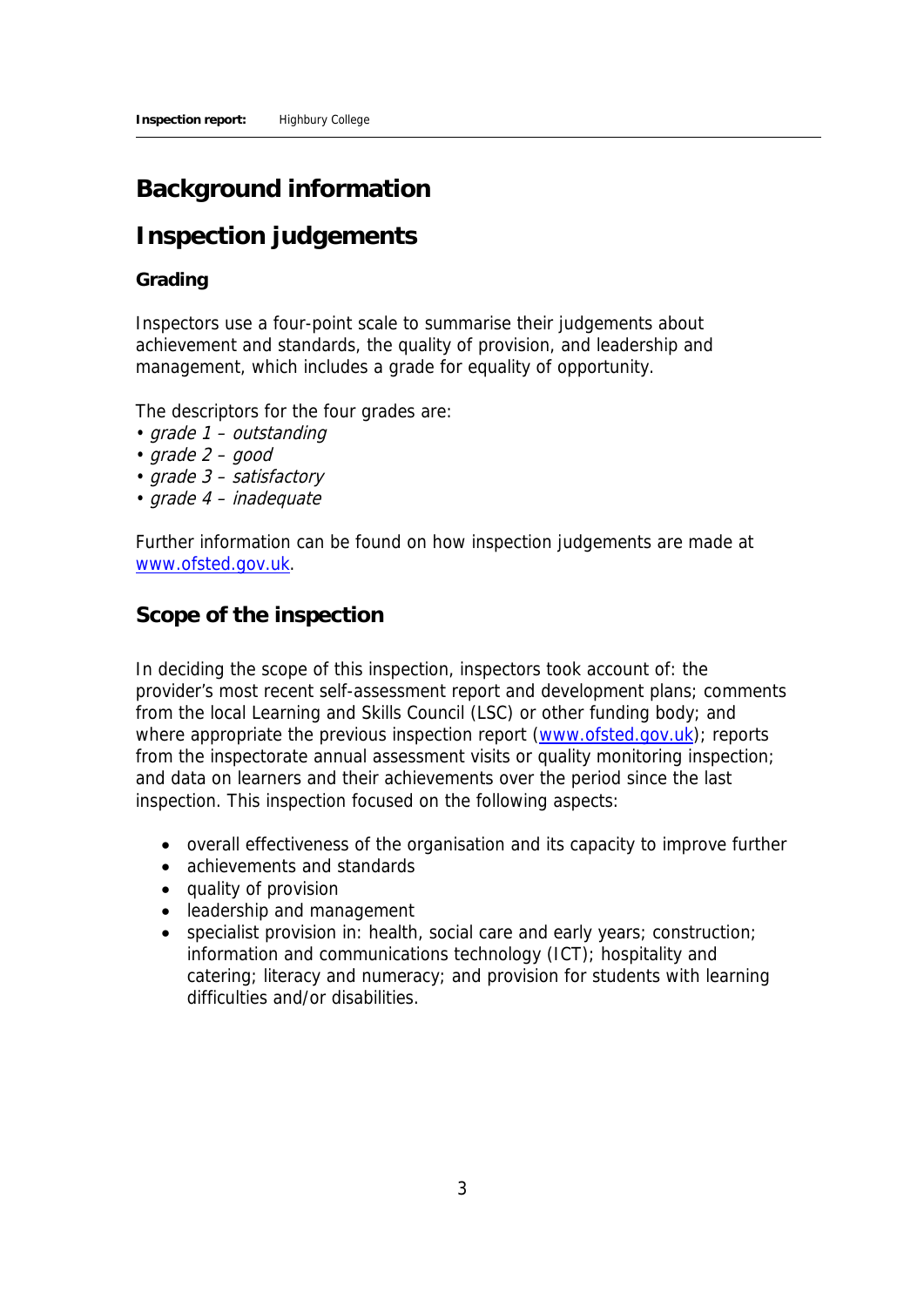# **Description of the provider**

- 1. Highbury College is a large general further education college situated in Portsmouth. Portsmouth has a population of close to 200,000. It is home to the Royal Navy, and has a very broad employment base, including many leading edge blue-chip companies. Despite this, on many key indicators Portsmouth is one of the more socially and economically deprived areas of south-east England. Educational achievement at age 16 is significantly below England averages. The proportion of young people aged 16 and 17 who stay on in full-time education or training is lower than average.
- 2. The college offers a wide range of vocational programmes in most sector subject areas. Most courses are based at the Highbury campus to the north of the city. There is a separate centre for construction and building services, and a city centre site providing courses in basic skills, information technology (IT) and hairdressing and beauty therapy. Provision for school pupils aged 14-16 is extensive, and includes a separate centre devoted to construction and motorcycle repair. The college also provides community provision in partnership with Portsmouth Council. The college has achieved Action for Business accreditation. Around one third of all students are sponsored by employers. The college has two Centres of Vocational Excellence (CoVEs), in gas installation and maintenance, and business, accounting and financial services. Apprenticeship programmes are offered in several areas, including construction, hairdressing and beauty therapy, hospitality and catering, engineering and motor vehicle maintenance.
- 3. In 2005/06, the college had around 13,000 students on roll, of whom around 80% were adults, 15% were aged 16-18 and 6% under 16. In terms of full-time equivalent students, around a third of the college's provision is for younger students. The largest number of enrolments are at levels 1 and 2 for both age groups. The proportion of students from minority ethnic groups is low, although higher than the proportion in the city and surrounding areas.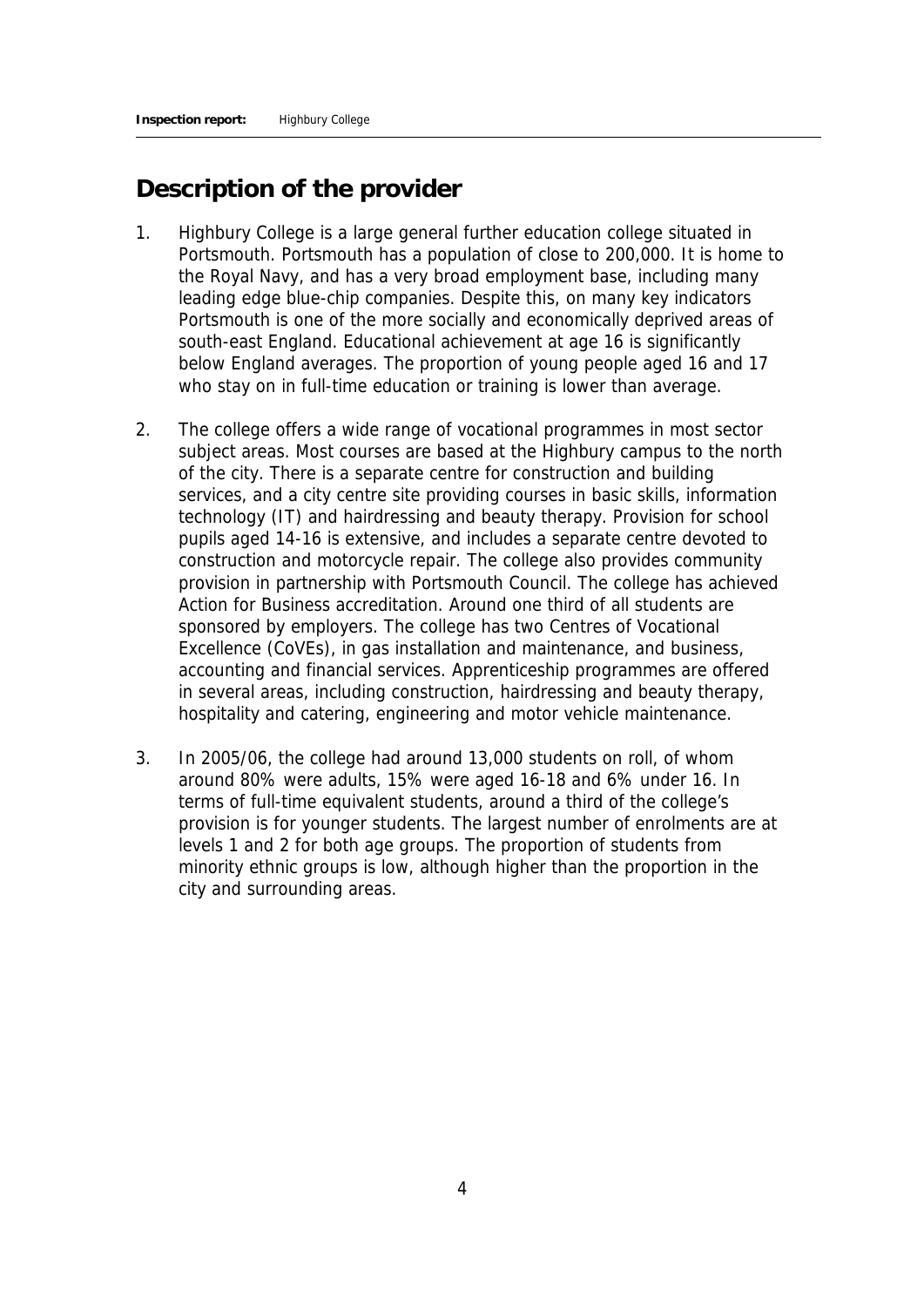# **Summary of grades awarded**

| Effectiveness of provision                                               | Good: grade 2              |
|--------------------------------------------------------------------------|----------------------------|
| Capacity to improve                                                      | Good: grade 2              |
| Achievements and standards                                               | Good: grade 2              |
| Quality of provision                                                     | Good: grade 2              |
| Leadership and management                                                | Good: grade 2              |
| Equality of opportunity                                                  | Good: contributory grade 2 |
| Sector subject areas                                                     |                            |
| Health, social care and early years                                      | Satisfactory: grade 3      |
| Construction                                                             | Satisfactory: grade 3      |
| Information and communications technology                                | Outstanding: grade 1       |
| Hospitality and catering                                                 | Outstanding: grade 1       |
| Literacy and numeracy                                                    | Good: grade 2              |
| Provision for learners with learning difficulties<br>and/or disabilities | Satisfactory: grade 3      |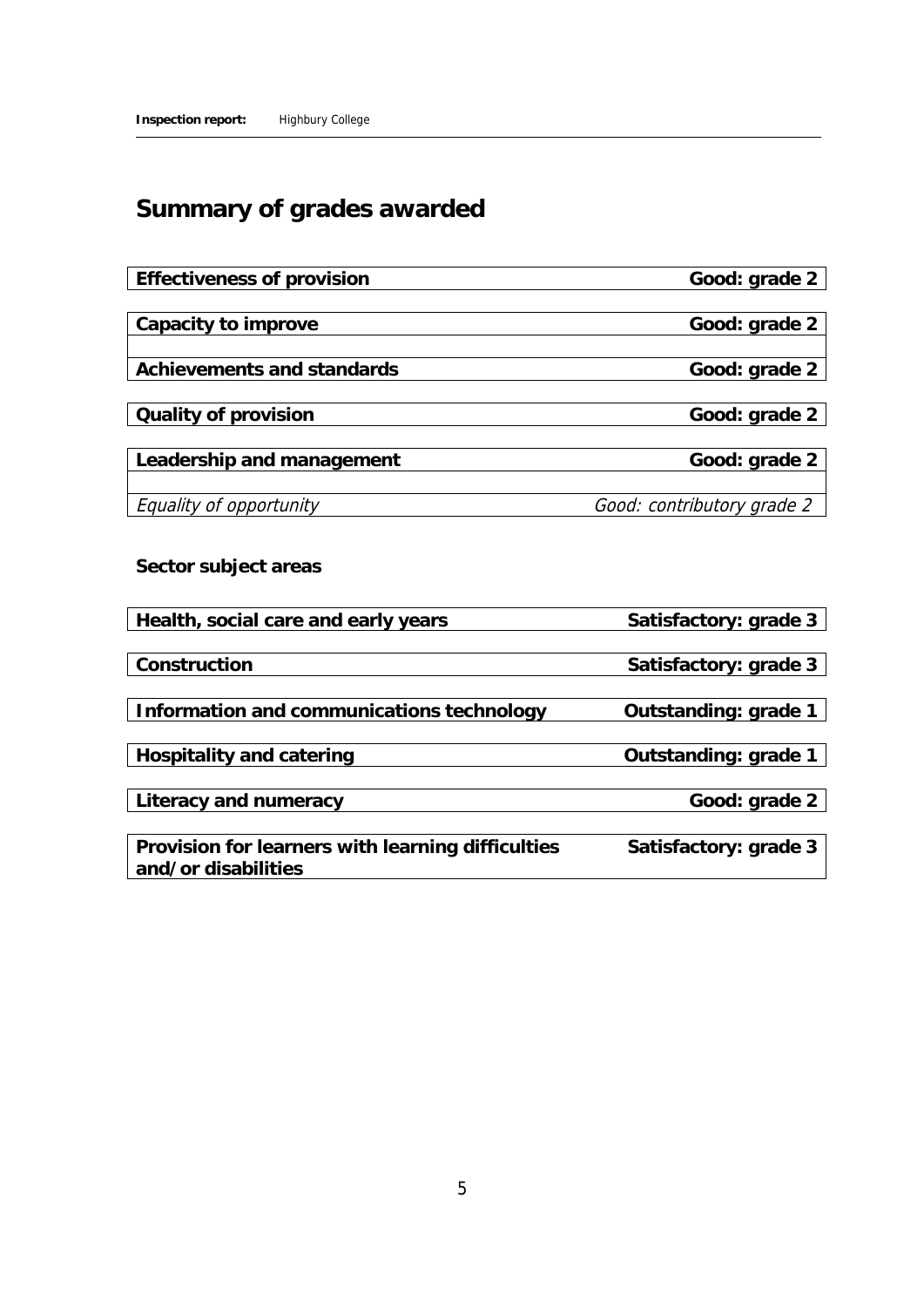# **Overall judgement**

#### **Effectiveness of provision Good: grade 2**

- 4. Highbury College provides a good standard of education and training. Over the last three years, success rates have improved rapidly and are now good. Pass rates are generally high, although in some areas too many students fail to complete their courses. Many students on vocational courses demonstrate practical skills of a high standard.
- 5. Teaching and learning are satisfactory overall. In a minority of curriculum areas, the quality of lessons is very good, particularly in practical sessions. The college has put much effort into improving students' learning and this is beginning to reap rewards; most students enjoy their lessons. However, it remains the case that there is still much to do to ensure that students on all courses benefit from high quality teaching that engages them and leads to rapid learning.
- 6. The college has much to be proud of in its outstanding recent record on social and educational inclusion, and its response to the needs and interests of learners is good. Much of its work is directed at socially or educationally disadvantaged individuals and groups, and the college is increasingly successful in providing appropriate provision to enable these students to succeed. Partnership working, particularly with employers, is a clear strength, as is the college's work with school pupils aged 14-16.
- 7. Guidance and support for students are good. Significant improvements to initial advice and guidance procedures have had a demonstrable impact in ensuring that students are on the right course and have a good chance of success. Personal support for students is good. Tutorials are effective in enriching the curriculum, although their contribution to academic support and monitoring is more variable.
- 8. Leadership and management are good. The significant improvements witnessed in the college over the last four years are testimony to the clear and appropriately focused strategic priorities implemented by the principal and senior management team, with the support of governors and other college staff. Curriculum management is good in most areas and improving in others. Quality assurance procedures have been effective in driving improvement. The self-assessment report is broadly accurate and is a useful tool for identifying the next steps that the college needs to take to continue its progress.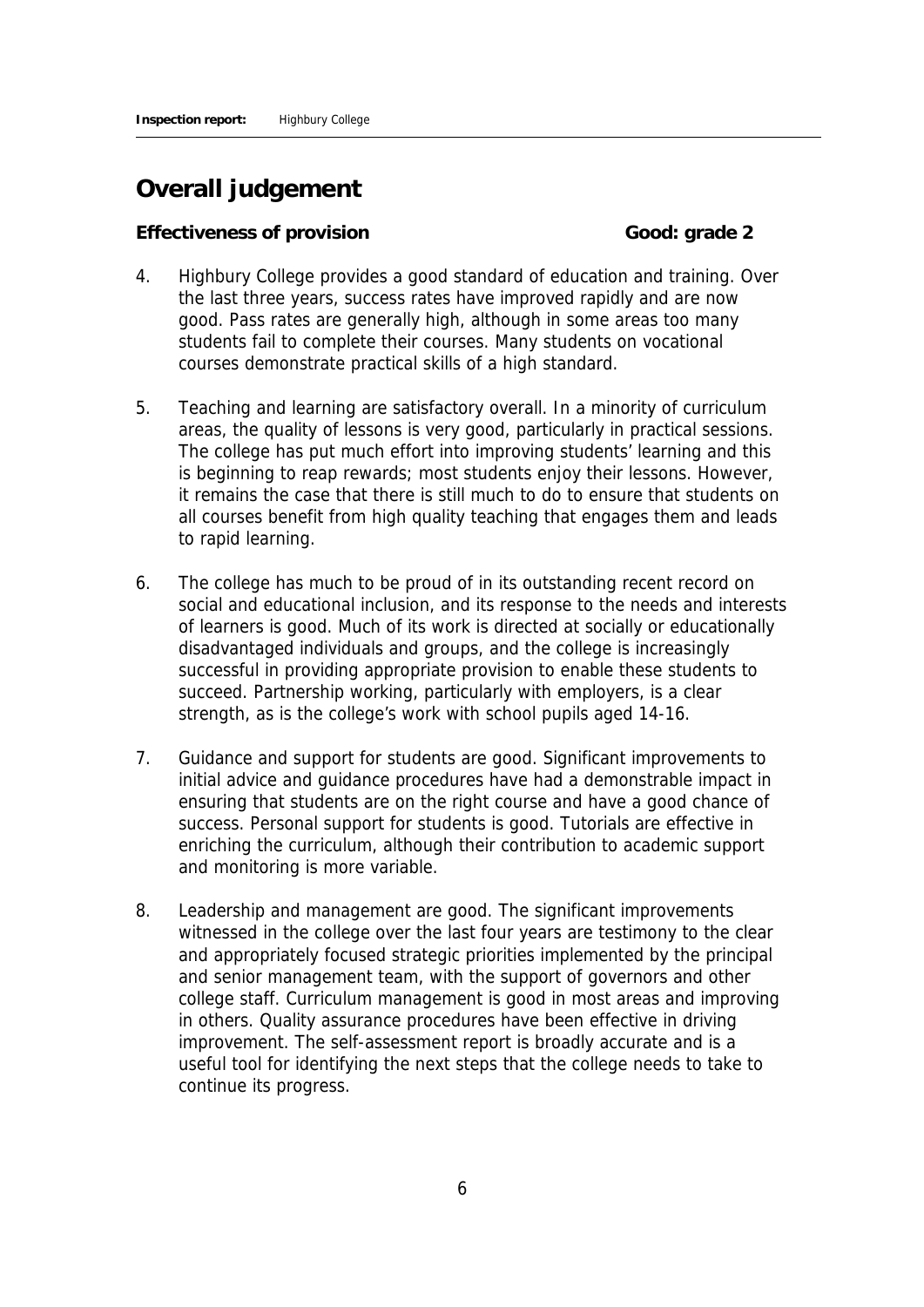#### Capacity to improve **Good:** Good: grade 2

9. The college demonstrates good capacity to improve. Strategic management is strong and the college prioritises actions for improvement well. Finance is controlled tightly to achieve college objectives. Quality assurance procedures are implemented systematically and are helping to drive up standards. Self-assessment is accurate in identifying strengths and areas for improvement. Overall success rates have improved rapidly. Lesson observation procedures have been strengthened and the quality of teaching and learning is improving. Employer and partnership links are strong and the college has well considered plans for improving the quality of accommodation and resources.

**The effectiveness of the steps taken by the college to promote improvement since the last inspection**

10. The college has made good progress in addressing the weaknesses identified during the last inspection. Strategic management is now strong, performance is carefully monitored and success rates have improved and are good. Quality assurance arrangements and lesson observation procedures have been strengthened. The level of inadequate teaching is now low and the overall quality of teaching and learning is improving. Accommodation and resources have been improved considerably. The curriculum has been restructured and provides a broad range of opportunities that promote inclusion well.

#### **Key strengths**

- strong strategic management leading to improvements in the quality of provision
- significant improvement in success rates over the last three years
- the effectiveness of employer engagement and partnership working
- the college's outstanding approach to educational and social inclusion
- high standard of students' work in several curriculum areas
- outstanding provision in ICT and hospitality and catering
- good integration of literacy and numeracy into the vocational curriculum
- the strategy to improve the college's accommodation and resources.

**Areas for improvement**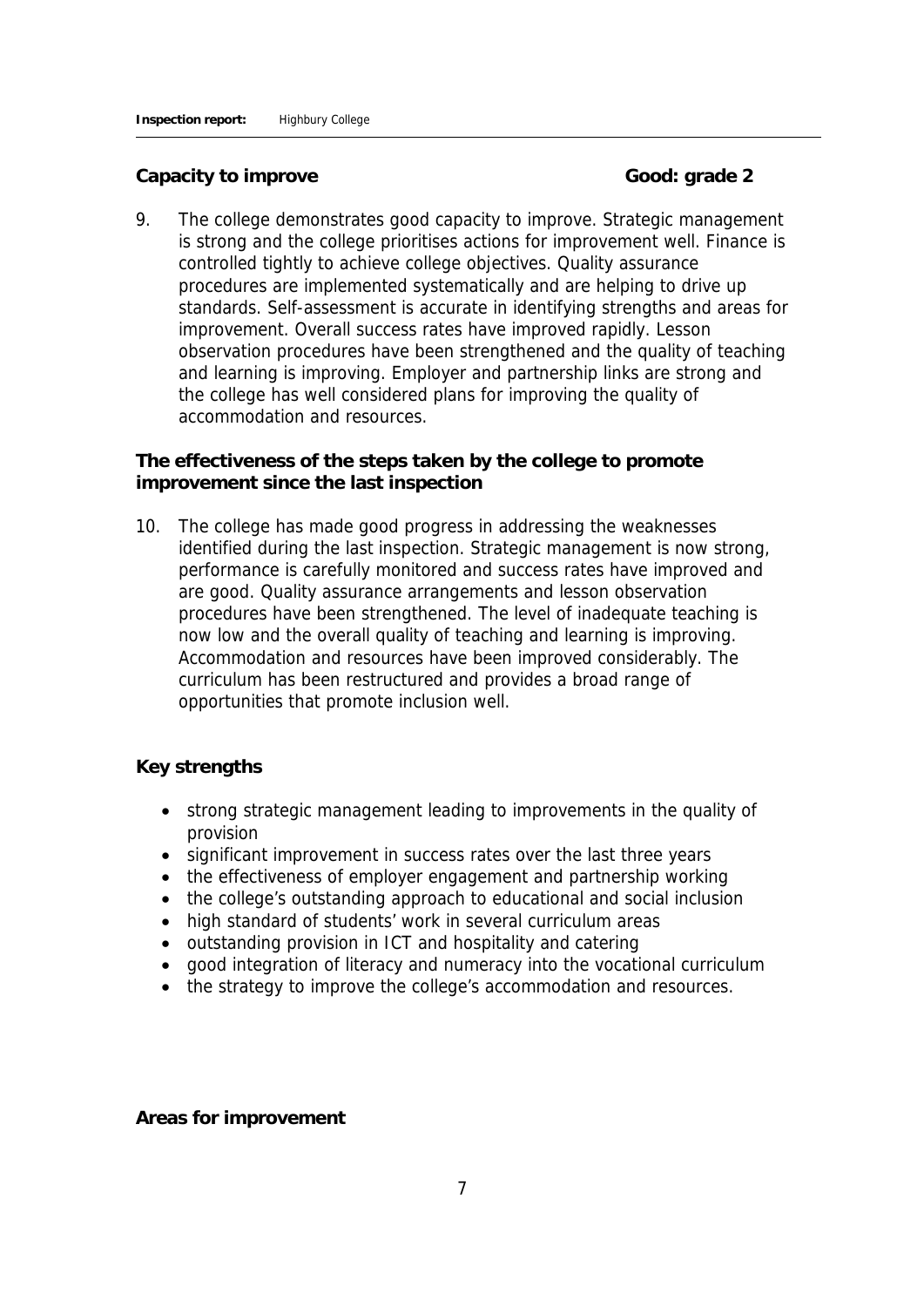**The college should address:**

- low retention rates in several curriculum areas
- the need to increase the proportion of high quality teaching
- the inconsistent quality and impact of curriculum area and course reviews.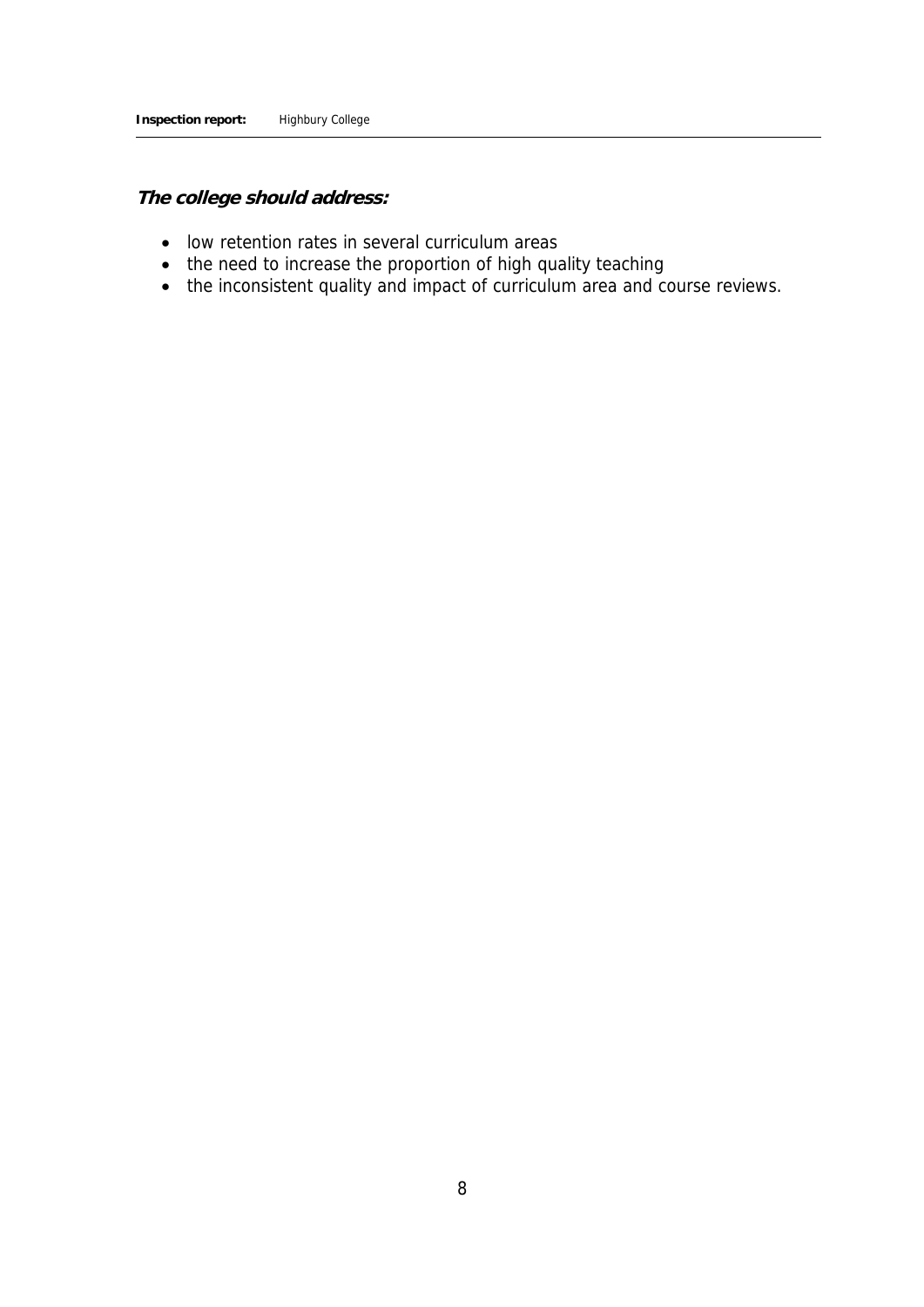# **Main findings**

Achievements and standards **Good:** Good: grade 2

- 11. Inspection evidence supports the college's judgement that achievements and standards are good. Students' achievements have improved significantly since the last inspection. In 2005/06, success rates on long courses at all levels, for both age groups, were at or above national averages. Students taking courses at level 1 are particularly successful, with nearly all of those who complete their courses achieving a qualification. There are no significant variations in outcomes between students from different ethnic backgrounds, nor between students of different ages. Female students achieve significantly better than male students overall. However, this is explained by differences in the courses that are chosen by the sexes. Within the separate sector subject areas, the gender difference in success rates is not significant.
- 12. The college rightly recognises that there are some significant variations in students' outcomes in different curriculum areas. In some sector subject areas, for example, ICT, hairdressing and beauty therapy, hospitality and catering, and preparation for life and work, students' achievements are very good indeed. However, in others, for example, construction and business administration, too few students complete their courses successfully. Students' progress in comparison to their starting points is satisfactory.
- 13. Success rates in work-based learning have improved consistently over the last four years, and are above the national averages. Apprentices do particularly well in hairdressing and in hospitality and catering; however, progress has been slower for apprentices in construction crafts. Success rates in key skills have also improved and are now satisfactory overall.
- 14. The standard of students' work is very good in several curriculum areas. For example, students in hospitality and catering work to high professional standards, and demonstrate real excitement as they acquire new culinary skills and knowledge. In ICT, students' development of both theoretical knowledge and practical skills is impressive. Much work done by students in construction is of a very high standard. Students who attend college courses to improve their basic skills make good progress, improving their self-confidence and their employability.
- 15. Most students enjoy their lessons and a high priority is given to health and safety in practical classes. Attendance at lessons is good, although it was low in some of the classes observed by inspectors. Punctuality is generally good.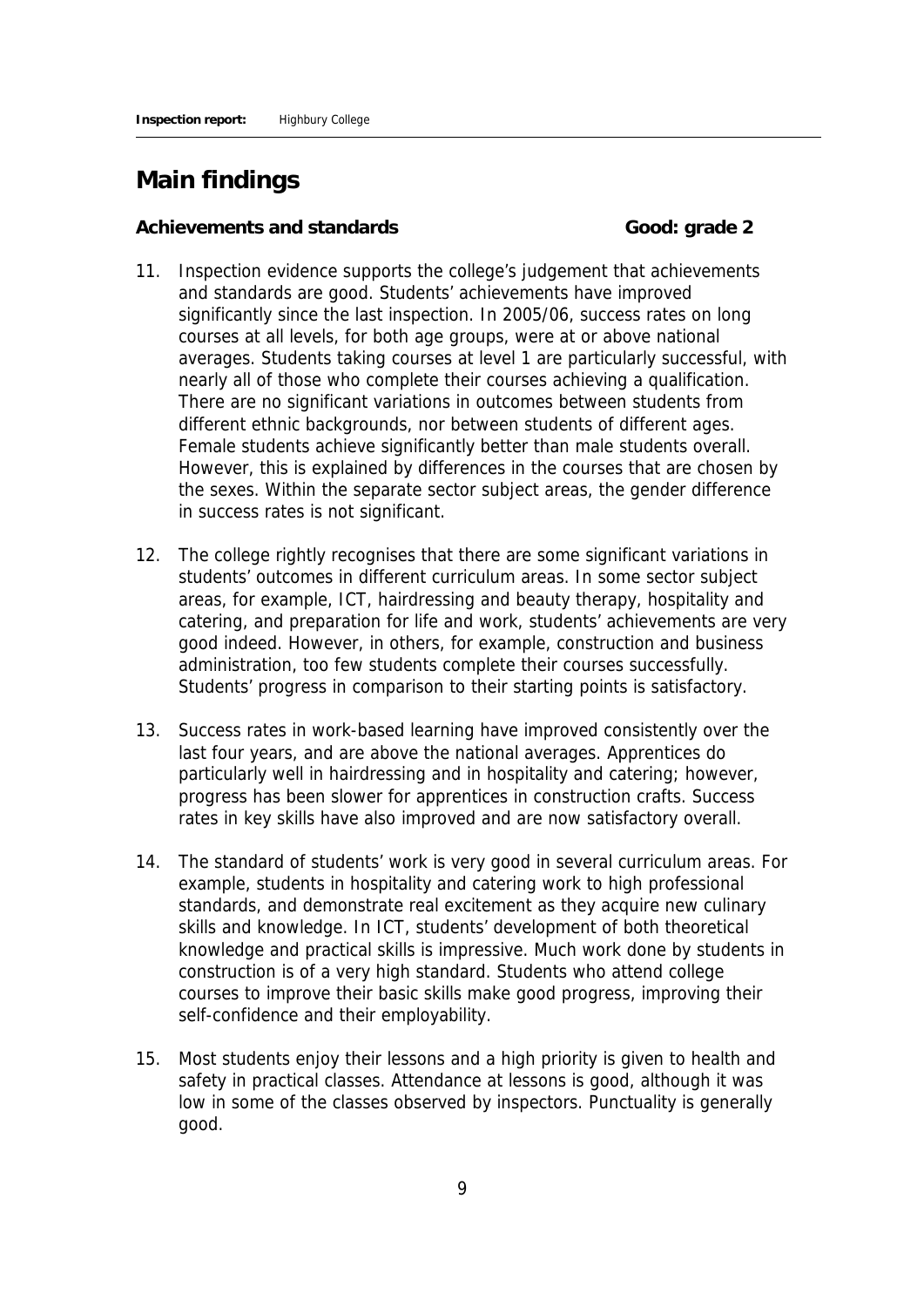**Quality of provision Good: grade 2** 

- 16. The quality of teaching and learning is satisfactory. Inspectors agreed with the college that the proportion of teaching and learning that is good or better has increased and the proportion that is inadequate has declined since the last inspection. Nevertheless, the college recognises that there are still too many lessons that are no better than satisfactory.
- 17. Most lessons are well planned, with a good range of varied learning activities that hold students' interest and develop their practical skills. In the best lessons, teachers share their enthusiasm for their subjects, students enjoy learning and are highly motivated, and quickly acquire new skills and knowledge. Teachers are adept at holding students' interest and checking understanding thoroughly. Learning support assistants work well with teachers to support individual students in lessons.
- 18. In the weaker lessons, students are not challenged effectively. Work set is not well matched to students' abilities, and the pace of learning is often slow. Classroom management is sometimes weak, and this is not helped by the occasions when groups are too large for the classroom.
- 19. The college has significantly improved the way teachers are supported to improve their teaching and learning. Advanced practitioners are helping to share good practice across the college. Senior managers have improved the college's internal lesson observation scheme in order to improve its impact, and external observers are being used to good effect. However, it is not always clear how the action plans that follow on from lesson observations will lead to improvements in teaching and learning.
- 20. Progress has been made in developing the use of information and learning technologies (ILT) to help students to learn, and technology is used effectively in some lessons. However, the necessary equipment is not always available to teachers. The virtual learning environment is being used well by some teachers and students, but in some curriculum areas its development and use are embryonic.
- 21. The college has been particularly successful in integrating literacy and numeracy into vocational courses. Specialist literacy and numeracy staff are beginning to work effectively to support vocational tutors in teaching key skills.
- 22. Assessment is well planned and organised. Teachers provide good verbal and written feedback to students that helps them to improve, although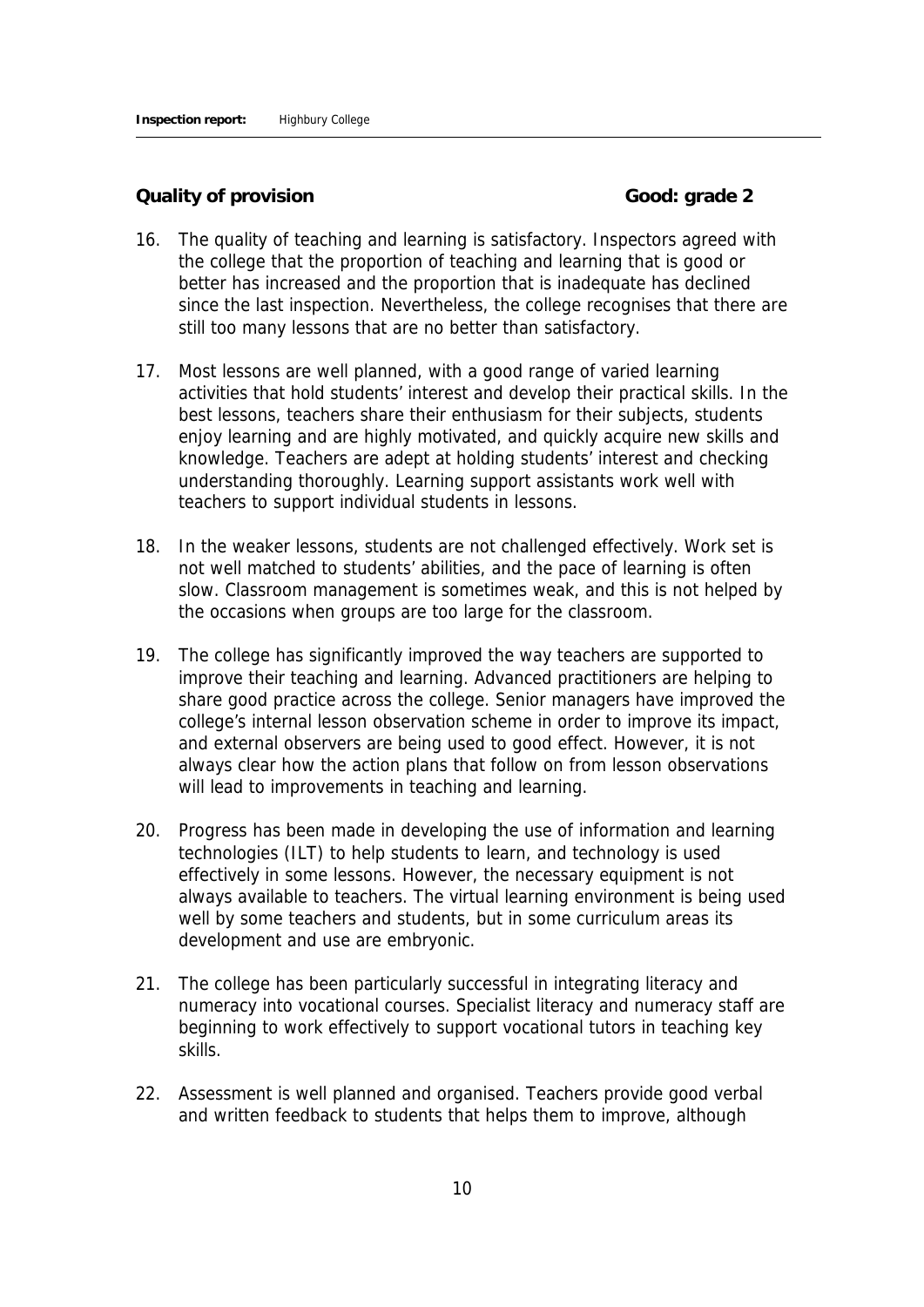target setting for students in some curriculum areas is less helpful. Individual learning plans do not always include clear targets or actions to help students to improve their progress.

- 23. The college does much to attract under-represented groups into education and training, and its outstanding approach to educational and social inclusion permeates its work.
- 24. The college provides a very good range of vocational programmes to meet the needs and interests of students, and is highly responsive to employers, the local community and schools. Provision at levels 1 and 2 has increased significantly in recent years to meet demand. Progression routes in most sector subject areas are good. The college makes a significant contribution to local developments for the 14-19 age group. Progression onto full-time college courses by school pupils aged 14-16 who attend the college for a day a week is very high. Provision in family learning and other communitybased programmes is highly valued in the community.
- 25. Work with employers is imaginative and widespread. Adult learners are attracted through the CoVEs in gas installation and maintenance and business, accounting and financial services, and the Train to Gain provision in construction and health care. In construction, a specialist heritage plastering course has been established with the National Trust. The college's strong focus on developing students' employability is very successful.
- 26. The range of enrichment activities offered by the college is very broad, varied and stimulating. For example, departments organise overseas trips, take part in competitions, run team-building exercises and visit relevant trade shows and sporting events. Cross-college activities include fitness testing, sport, dancing, and community radio. Students are encouraged to devise and run their own enrichment activities.
- 27. Guidance and support for students are good. Support for full-time students is comprehensive and includes excellent pastoral support through group and individual tutorials and access to counselling, advice and other forms of support. Additional support needs are effectively identified through initial assessment, and high quality individual support for those who need it is put swiftly into place. Success rates for students who receive additional learning support are higher than for other students. Liaison with external agencies working with vulnerable young people is good.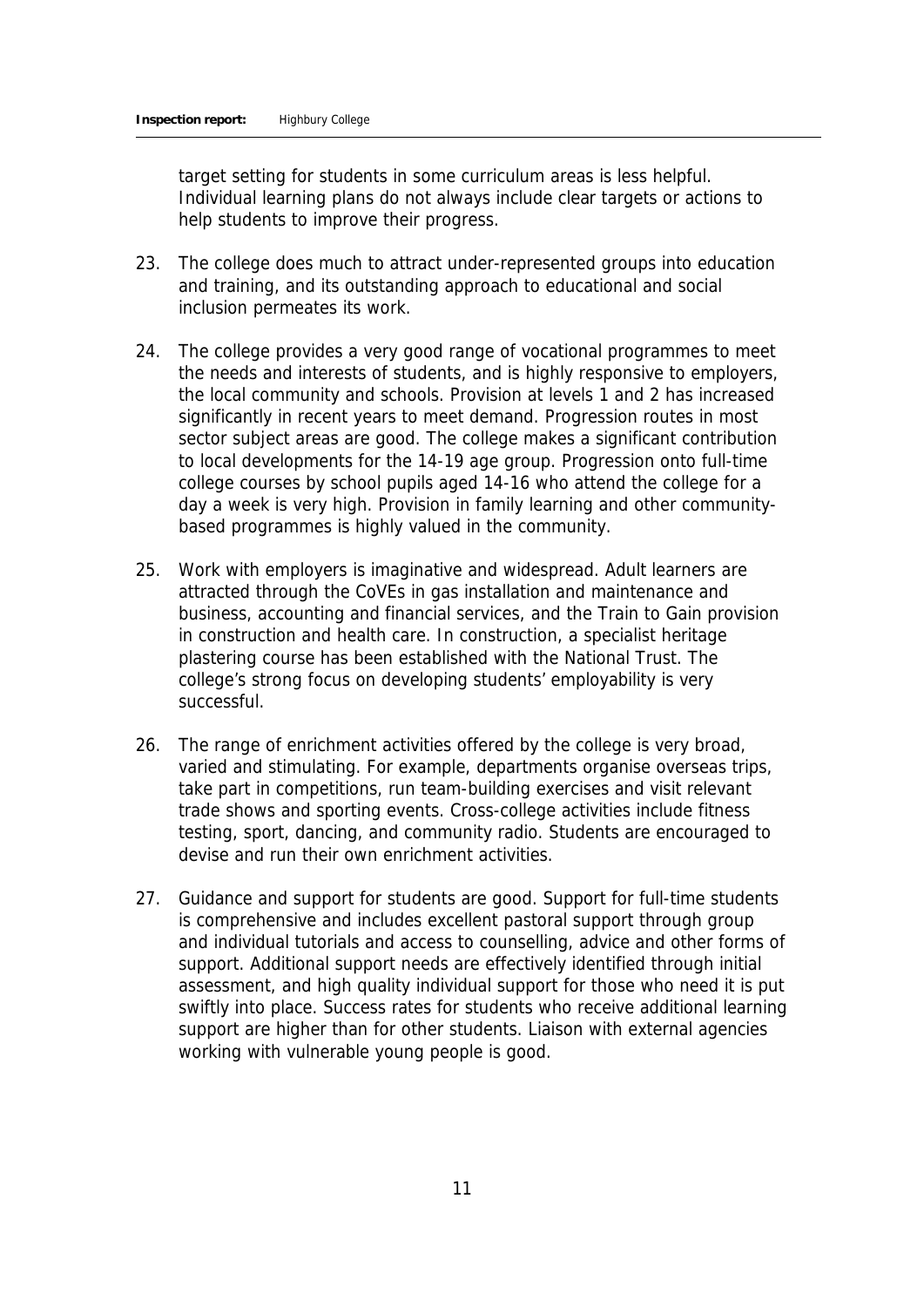- 28. The outcomes of interviews and initial assessments are used effectively to guide students onto appropriate courses. Induction into college is good for full-time students and satisfactory for part-time students.
- 29. An effective tutorial programme provides students with opportunities to learn about matters such as personal finance, staying healthy, and maintaining fitness. Tutorials are less consistent in providing rigorous academic support and challenge. Students feel safe around the college site and are encouraged to pursue healthy lifestyles. External speakers regularly lead tutorials on subjects including substance and alcohol misuse, sexual health and drugs awareness. Careers guidance is good.

#### Leadership and management **Cood:** Good: grade 2

#### **Contributory grade:**

#### Equality of opportunity Equality Good: grade 2

- 30. Leadership and management are good. The principal and senior managers provide strong leadership and set a clear direction for the college. Actions to bring about improvement have been prioritised well. Managers and teachers are consulted and share a sense of common purpose. Financial difficulties have been overcome and accommodation and resources improved. Students' success rates have improved and are good. Standards of curriculum management are more variable. Governors work well with senior managers, providing both support and challenge. They have a good overview of the work of the college and use their expertise well to support its development.
- 31. The college has comprehensive quality assurance systems which are driving up standards, although not uniformly across all curriculum areas. Management information is reliable and is used well to monitor performance. Teaching and learning standards are improving and are satisfactory overall. The college has recently strengthened its process for ensuring the accuracy of the lesson observation system. Self-assessment is accurate in its overview of the performance of the college but reviews of individual programmes and curriculum areas and associated action plans are more variable in quality.
- 32. Resources in areas such as construction, hairdressing, beauty therapy and automotive studies are good or better. Conversely, some buildings, which are scheduled for demolition, are tired and reaching the end of their useful life. Staff are appropriately qualified, enthusiastic about the college and many have extensive industrial experience. Training and development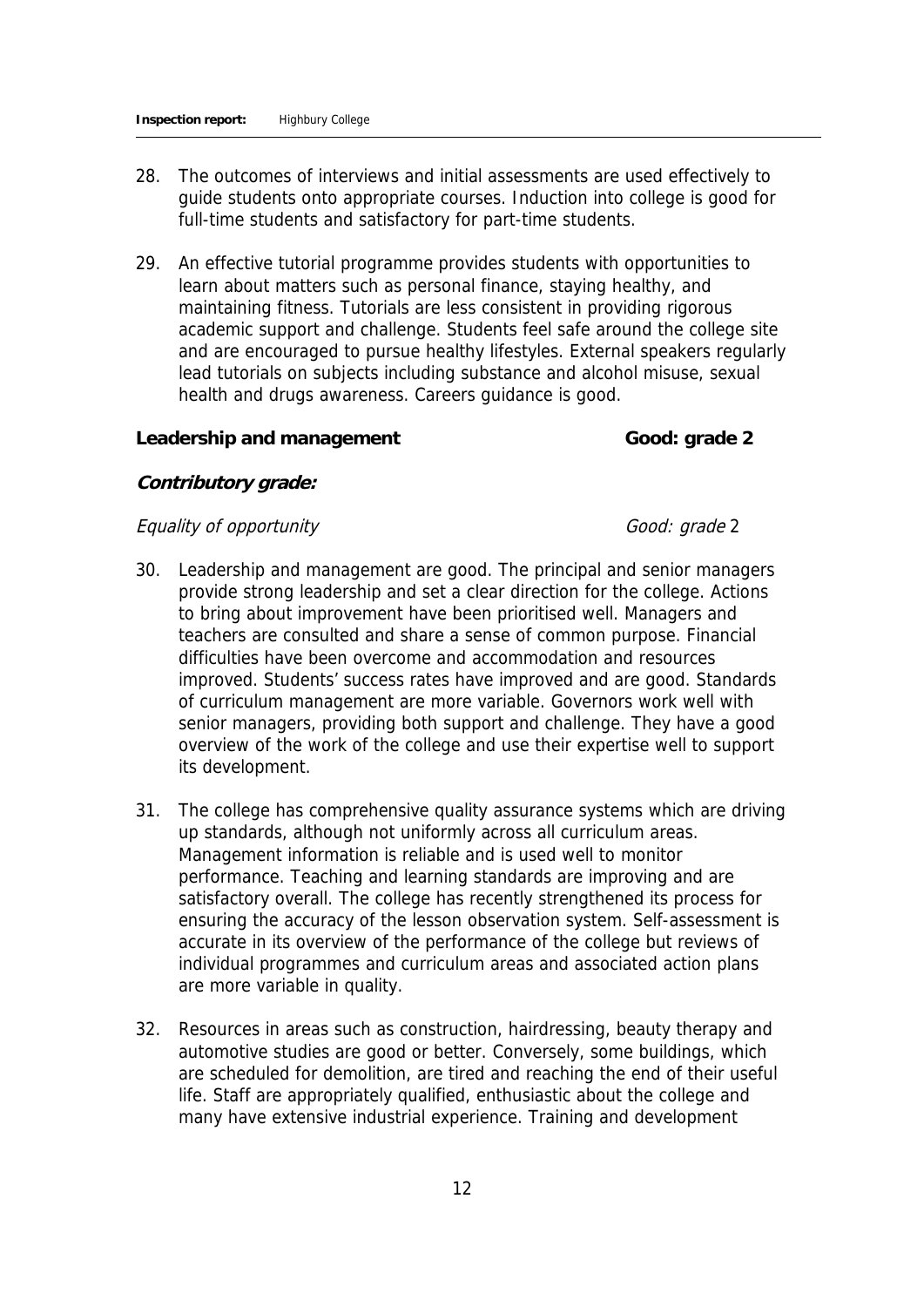opportunities are linked to the strategic aims of the college and teachers have good opportunities for personal development. The college has developed a range of highly effective links and partnership arrangements with employers and public organisations.

- 33. The college places high priority on promoting equality and diversity and its approach to equal opportunities is good. It fulfils its obligations in respect of the Special Educational Needs and Disabilities Act 2002 and the Race Relations (Amendments) Act 2000. Equality and diversity targets are monitored carefully and equal opportunities are promoted through the curriculum. Staff and governors have completed child protection training and appropriate procedures are in place for vetting the suitability of staff to work with children and young people.
- 34. Financial management is good and the college has achieved surpluses for the last four years. Sale of land and prudent borrowing are enabling the college to implement a well thought out accommodation strategy. Developments include relocation of areas of learning to a new building in Portsmouth city centre and replacement of the entire building stock by 2009. On the basis of good financial management, efficient deployment of resources and good success rates, the college provides good value for money.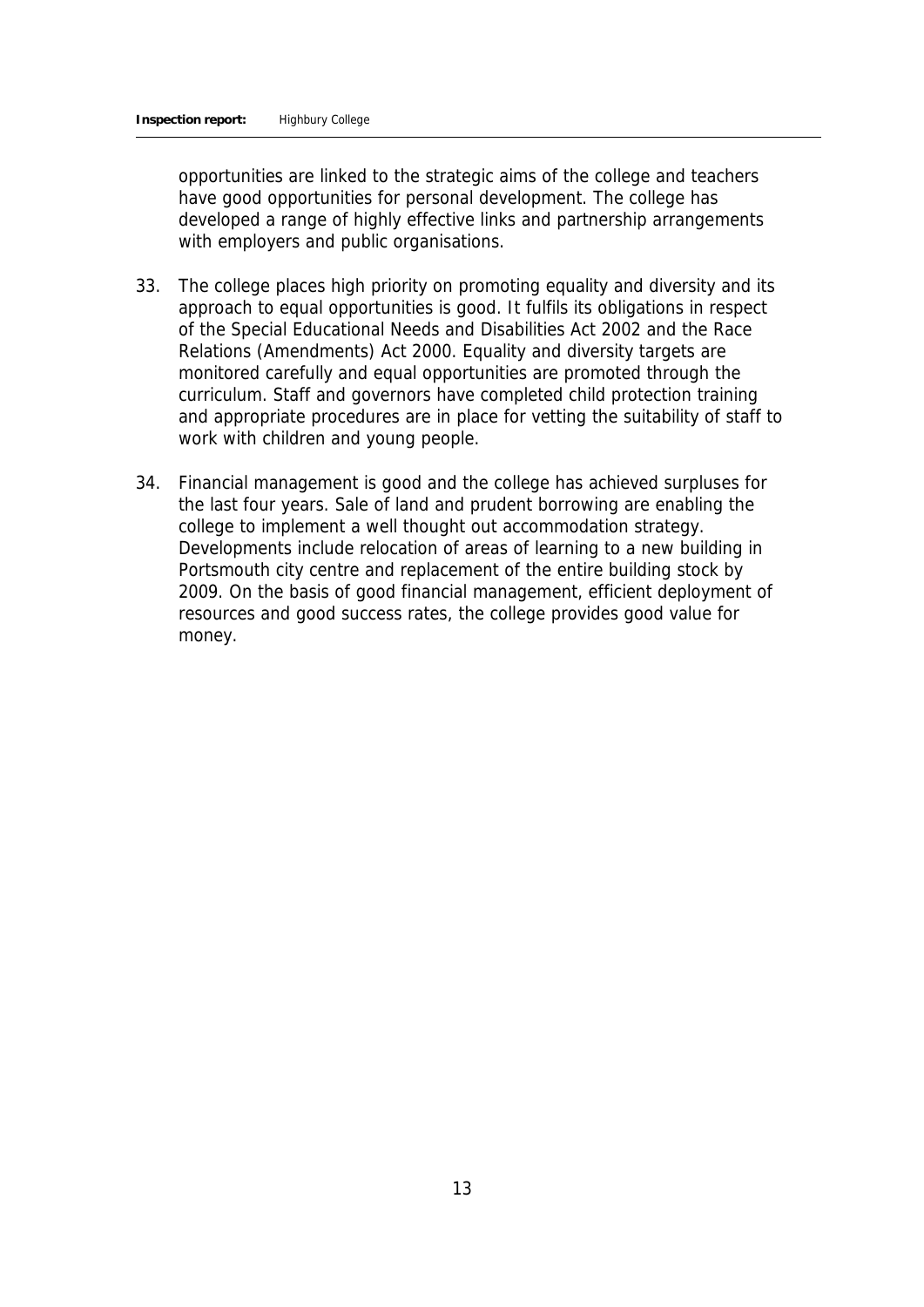## **Sector subject areas**

Health, social care and early years Satisfactory: grade 3

#### **Context**

35. The college offers full- and part-time courses in health and social care, early years, oral health, health and safety, and first aid. Courses offer progression routes from entry level to level 4 in health and social care and early years. There are 111 full-time students, mainly aged 16-18, and 985 part-time students, mainly adults. The college also has provision for school pupils aged 14-16.

#### **Strengths**

- high success rates on National Vocational Qualification (NVQ) programmes
- high standard of students' work in most lessons
- good range of courses with clear progression pathways
- good use of employer links to develop adult provision
- well managed NVQ programmes.

#### **Areas for improvement**

- low retention rates on the full-time level 2 health and social care course
- poor classroom management and poor use of resources in a minority of lessons
- declining enrolments on full-time level 2 and level 3 early years courses
- low progression rates to higher education from the level 3 early years course.

#### **Achievements and standards**

- 36. Students' achievements are satisfactory. On NVQ courses, success rates are very high. Success rates on full-time childcare courses have improved to above national averages, but the number of enrolments has declined on both the level 2 and 3 courses. The retention rate has been low for three years on the full-time level 2 health and social care course, although it has improved this year. Retention rates on childcare courses improved at levels 2 and 3 in 2005/06, but have declined again this year.
- 37. The standard of students' work in lessons is high. Many are able to relate their workplace experience to the theory teaching and bring relevant examples into discussions. Displays of students' work in classrooms are good and reinforce learning effectively.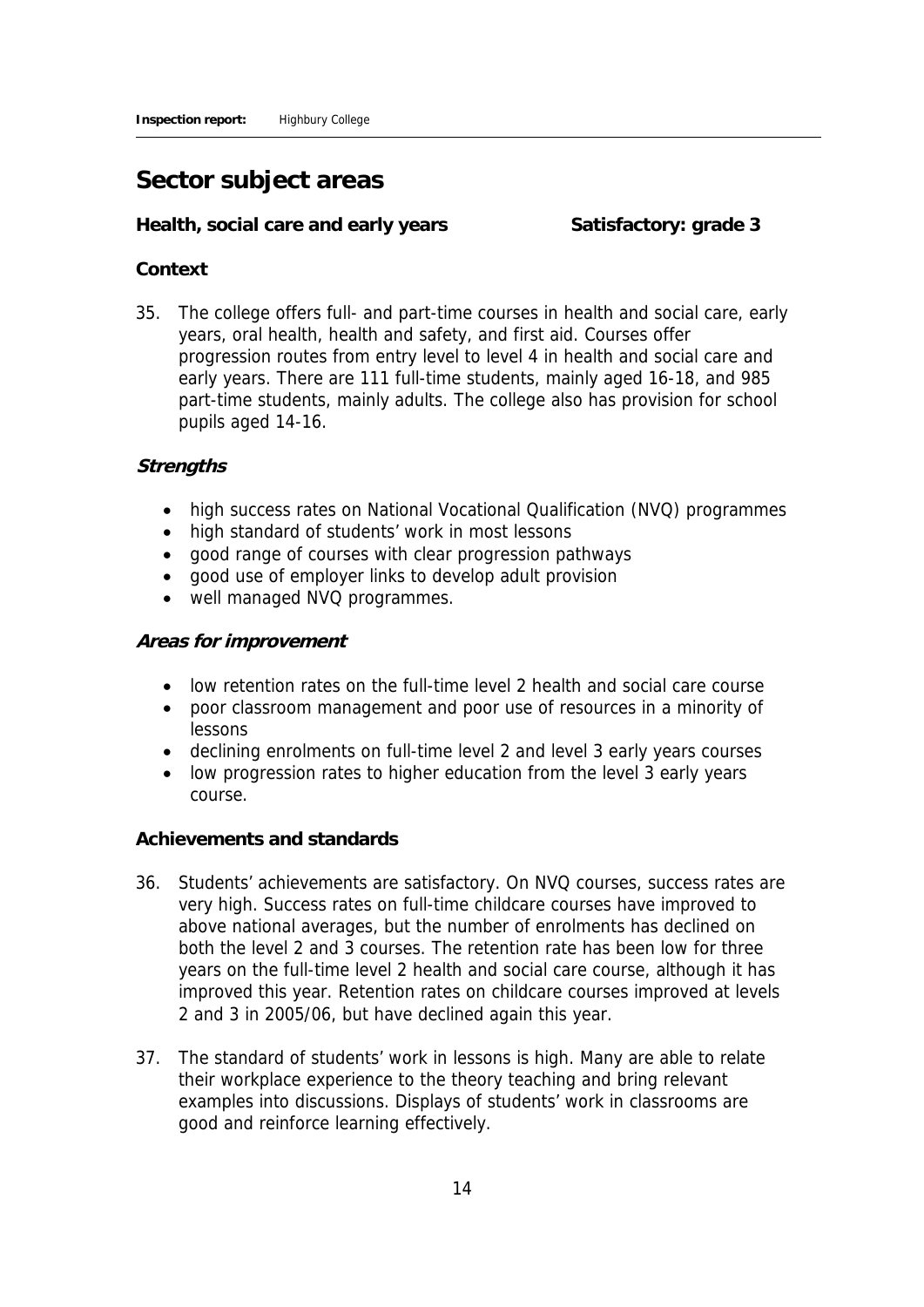#### **Quality of provision**

- 38. Teaching and learning are satisfactory. In the better lessons, imaginative use is made of a good range of resources to bring lessons to life. For example, one teacher provided a wide range of interesting resources that the students used to explore the development of activities for young children. However, there are too few good lessons. In the weaker lessons, a few students dominate and disrupt learning for other students. Classrooms are sometimes too small for the groups using them. The work given to students in some lessons is too difficult.
- 39. Assessment is satisfactory, but the quality of marking varies widely. Some teachers provide insufficient constructive feedback to help students to improve their work.
- 40. There is a good range of programmes with clear progression pathways. Progression from the diploma in childcare and education course into higher education is low. Good employer links are used effectively to develop courses for adults. The NVQ provision is extensive and meets local employers' needs.
- 41. Guidance and support for students are satisfactory. Tutorials include references to the Every Child Matters outcomes.

#### **Leadership and management**

42. Leadership and management are satisfactory. The NVQ programmes are well managed with a clear focus on improving provision. The quality improvement plan for this area is detailed and the actions identified are focused and measurable. However, self-assessment for other aspects of the curriculum is weaker. Appraisals are up to date and staff have good opportunities for industrial updating.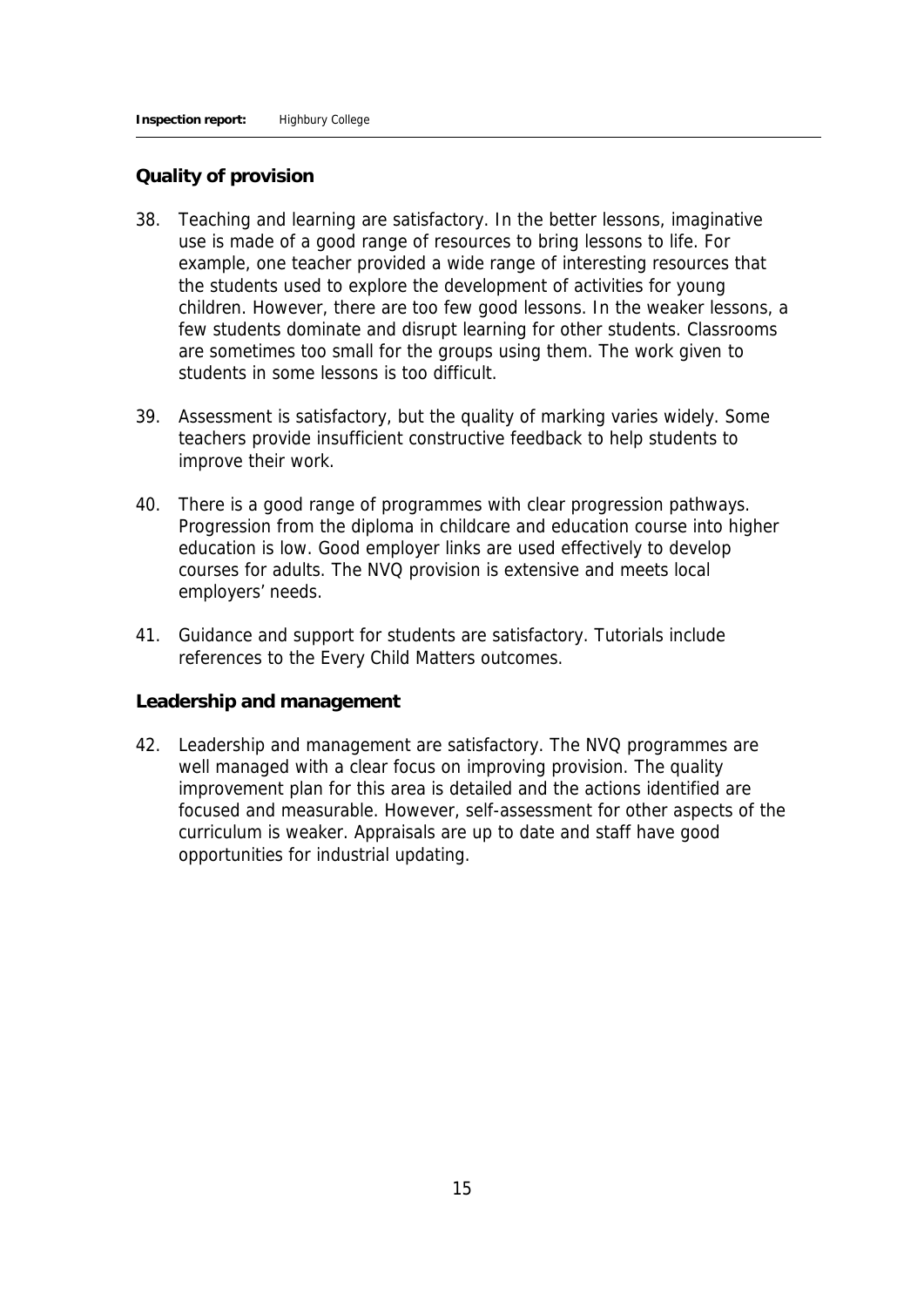Construction **Construction** Satisfactory: grade 3

#### **Context**

43. Courses are provided in plumbing, painting and decorating, trowel trades, plastering, wall tiling, wood occupations and electrical installation. Technician courses are available at first and national level. Enrolments in 2006/07 total 2,168 of which a third are aged 16-18. The majority of students study at level 2. The college has a large work-based learning programme including 131 apprentices. Introductory courses are run for local schools for 237 pupils aged 14-16. The area has been awarded CoVE status in gas installation and maintenance.

#### **Strengths**

- high standard of students' work
- highly effective teaching and learning
- very good employer engagement benefits students
- excellent physical resources.

#### **Areas for improvement**

- low proportion of students who complete courses
- unsatisfactory success rate of apprentices in construction crafts.

#### **Achievements and standards**

- 44. Achievements and standards are satisfactory. The proportion of students who complete their courses is low, but is improving as a result of current initiatives. Framework success rates in construction crafts at apprentice and advanced apprentice levels are unsatisfactory, although there are recent signs of improvement. Success rates in other programmes are satisfactory overall. The integration of key skills into the vocational curriculum is improving and success rates in key skills are now satisfactory.
- 45. The standard of students' work at college and in the workplace is high, and students make good progress in lessons. Practical assessment tasks are successfully completed to industry standard within realistic time scales in customers' premises or in a simulated environment. Students are entered for and win external competitions. Many students aged 14-16 progress on to full-time courses at the college.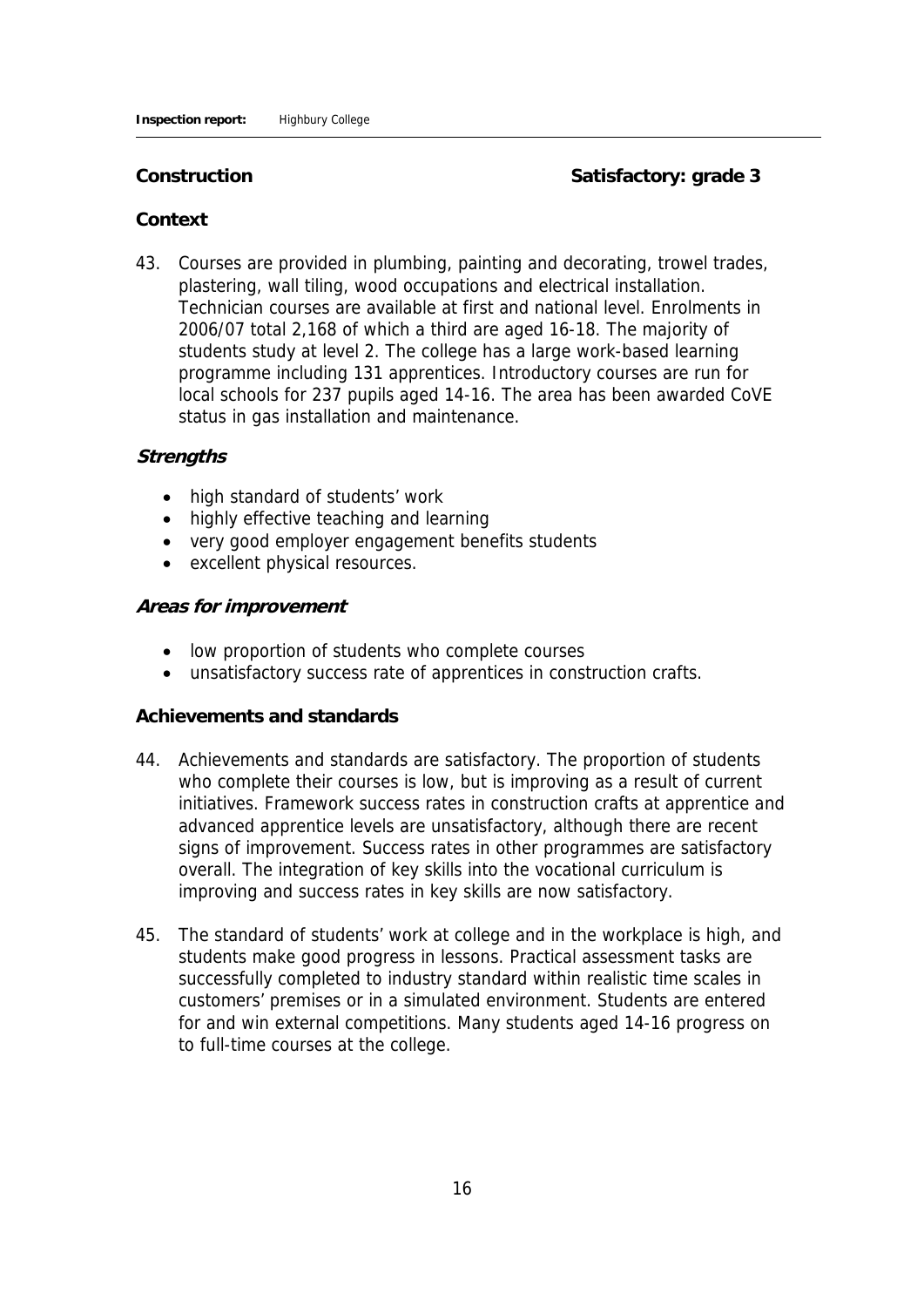#### **Quality of provision**

- 46. Teaching and learning are good. Teachers use a wide range of strategies to ensure that the learning needs of all students are met. Targeted questioning is used extensively to confirm and extend understanding. Lesson plans are detailed and evaluated at the end of each session to inform future classes. Praise is used to good effect. Courses are structured to promote and develop independent learning. There is strong reinforcement of health and safety. Students make good use of the college's virtual learning environment.
- 47. The range of courses is good. Very good employer engagement provides students with links into employment. Some students benefit from individual sponsorship. Employers and manufacturers contribute additional materials and equipment, enabling students to use current industry-standard facilities. Employers also help to develop new programmes, for example, an English Heritage traditional plastering course.
- 48. Students receive particularly good personal and academic support. Disaffected and vulnerable students are well cared for. A wide-ranging programme of enrichment activities is offered and many students take advantage of the opportunities available. A strong tutorial programme promotes a safe and healthy lifestyle.

#### **Leadership and management**

49. Leadership and management are satisfactory. A new management team has recently been appointed. Quality assurance procedures have been considerably improved, and the self-assessment report is broadly accurate. However, effective actions to improve the proportion of students who complete their courses have not yet been fully identified or implemented. Physical resources are excellent. Staff were fully involved in the design and installation of facilities in the new building. Successful efforts are made to increase the participation of under-represented groups.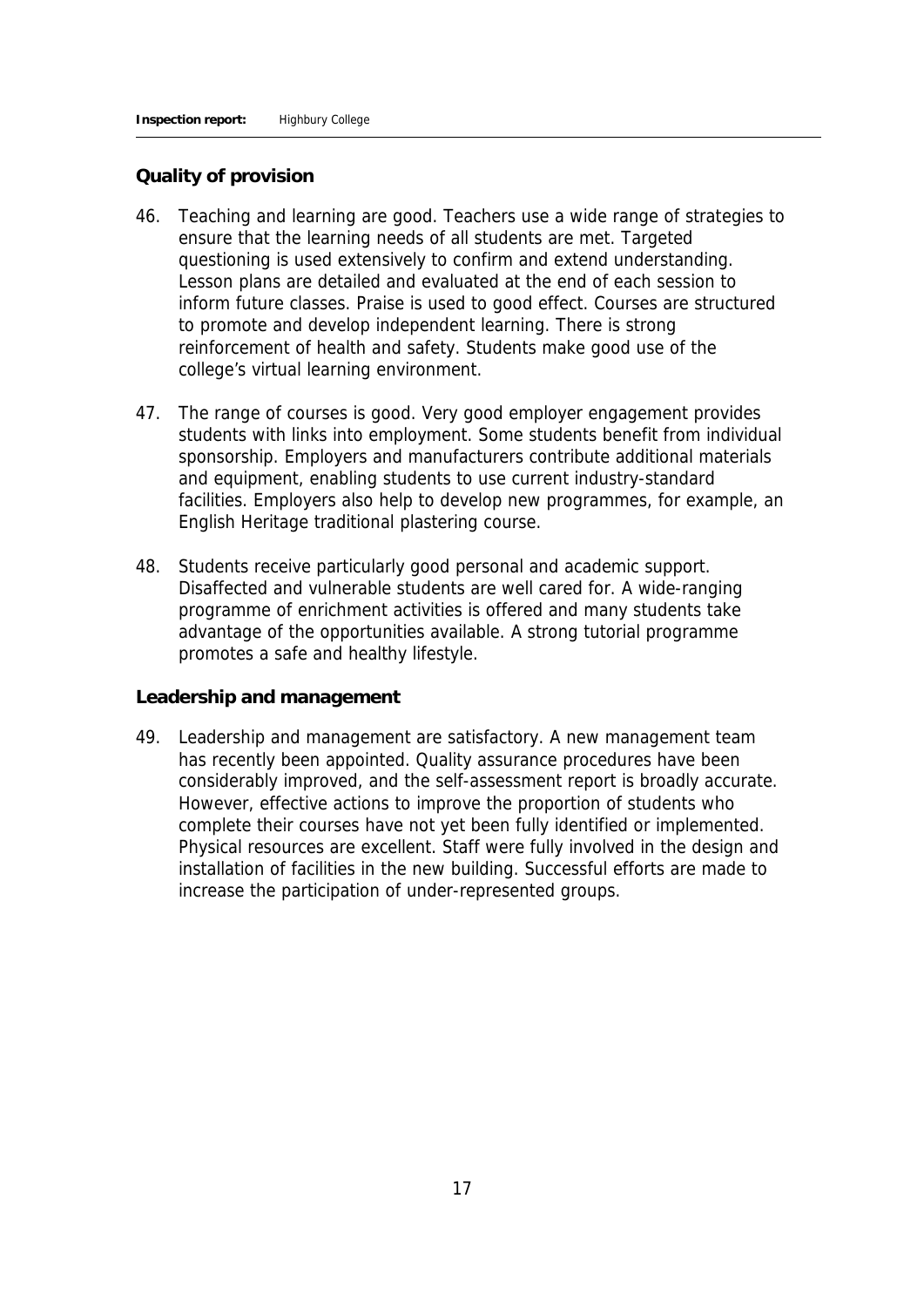**Information and communications technology Outstanding: grade 1** 

#### **Context**

50. Full-time and part-time ICT courses provide progression from introductory level to foundation degree level. Full-time courses include IT at work, BTEC first diploma and BTEC national diploma for IT practitioners in both the software and systems options. These courses are taken by approximately 260 students, mostly aged 16-18. Over 3,400 students, mainly adults, study part-time courses such as the European computer driving licence (ECDL) or computer literacy and information technology (CLAIT). There is also a wide range of short introductory level courses.

#### **Strengths**

- high success rates on most courses
- very good teaching that enthuses students
- very good range of provision to meet individual, community and employers' needs
- highly effective advice, guidance and support for students
- very good leadership and management.

#### **Areas for improvement**

• ineffective layout of some IT rooms.

#### **Achievements and standards**

- 51. Students' achievements, and the standard of their work, are outstanding. Success rates on most courses are high and on long courses they are significantly above the national average. Most students gain qualifications and many achieve high grades. Students on national diploma courses can gain an additional, industry standard qualification. Many students progress successfully onto higher levels of study.
- 52. Students enjoy their learning, make very good progress and apply their skills effectively. Students on a BTEC national computing course successfully configured sophisticated computer networking equipment. Students' theoretical and practical work is very good. They can explain concepts and justify their decisions. In practical lessons, they can apply their skills well to different situations.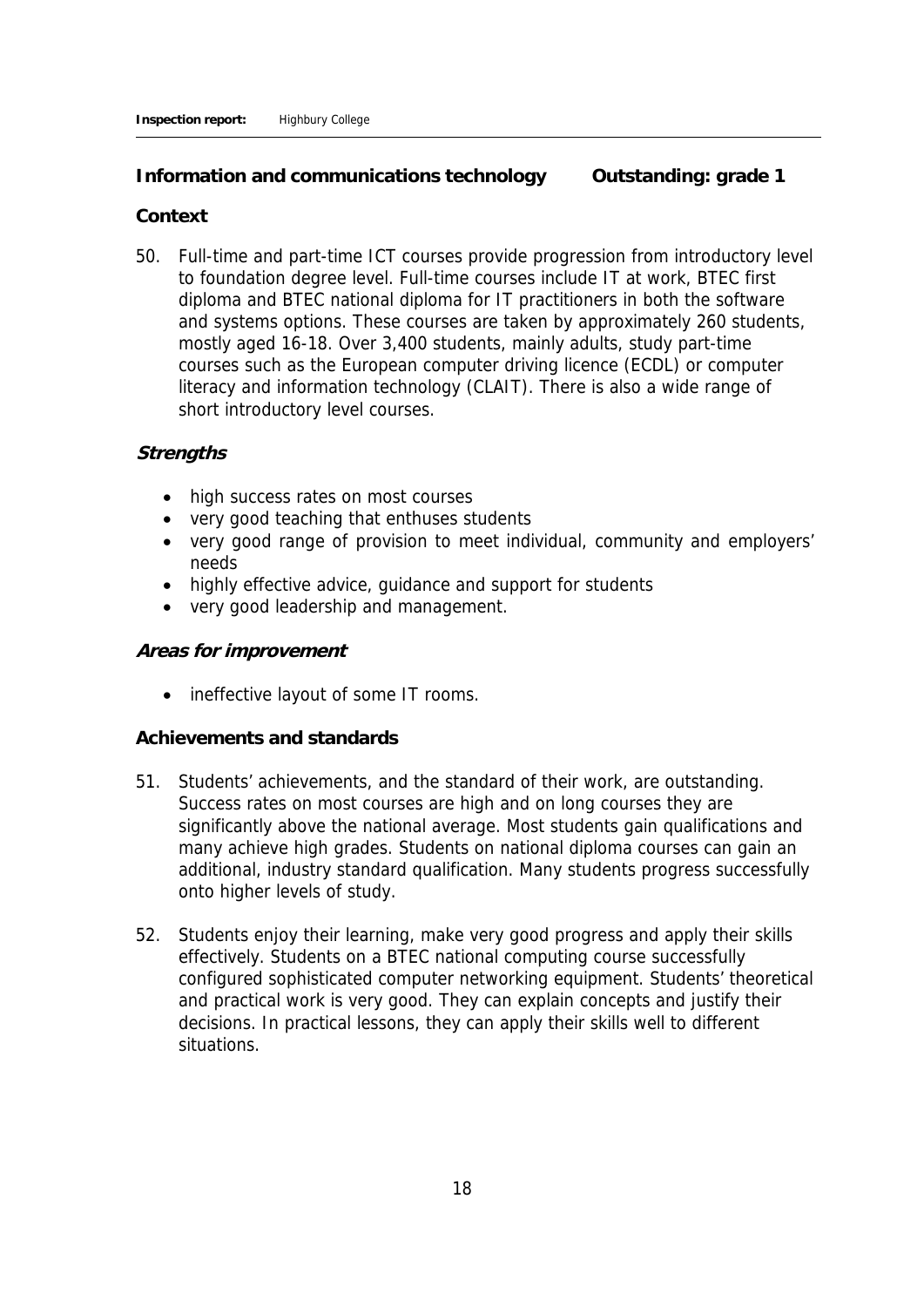#### **Quality of provision**

- 53. Teaching and learning are very good. Lessons are well planned with plenty of different activities that are successful in motivating students and promoting the good acquisition of skills. Students are very enthusiastic and their practical work is good. In an ECDL lesson, students eagerly discussed how they would use their new skills at home and at work. Students review the quality of their own work and are self-critical.
- 54. Assessment is very effective. Marked work is returned quickly and detailed comments from teachers help students to improve. Although resources are generally good, the poor layout of some IT rooms hinders learning.
- 55. The range of courses is very good and provides clear progression routes. Links with employers are good and provide full-time students with relevant industrial experience. Full-time students develop websites for local businesses as part of their courses.
- 56. Advice, guidance and support for students are very good. Teachers provide good personal support, both during lessons and at other times. Support with literacy and numeracy is effective. In tutorial reviews, students are set challenging targets and progress towards these is carefully monitored. Students feel safe and are encouraged to eat healthily. Communications with parents are effective. Attendance and punctuality are good.

#### **Leadership and management**

57. Leadership and management are very good. Managers set high standards and involve their staff in planning and development. Good use is made of reliable data to inform management decisions. Staff development is linked to regular appraisal and to the requirements of changing teaching roles. Self-assessment is rigorous and accurate. Course teams meet regularly and share good practice. Communications across all sites are effective. Staff are valued and there is a strong team spirit.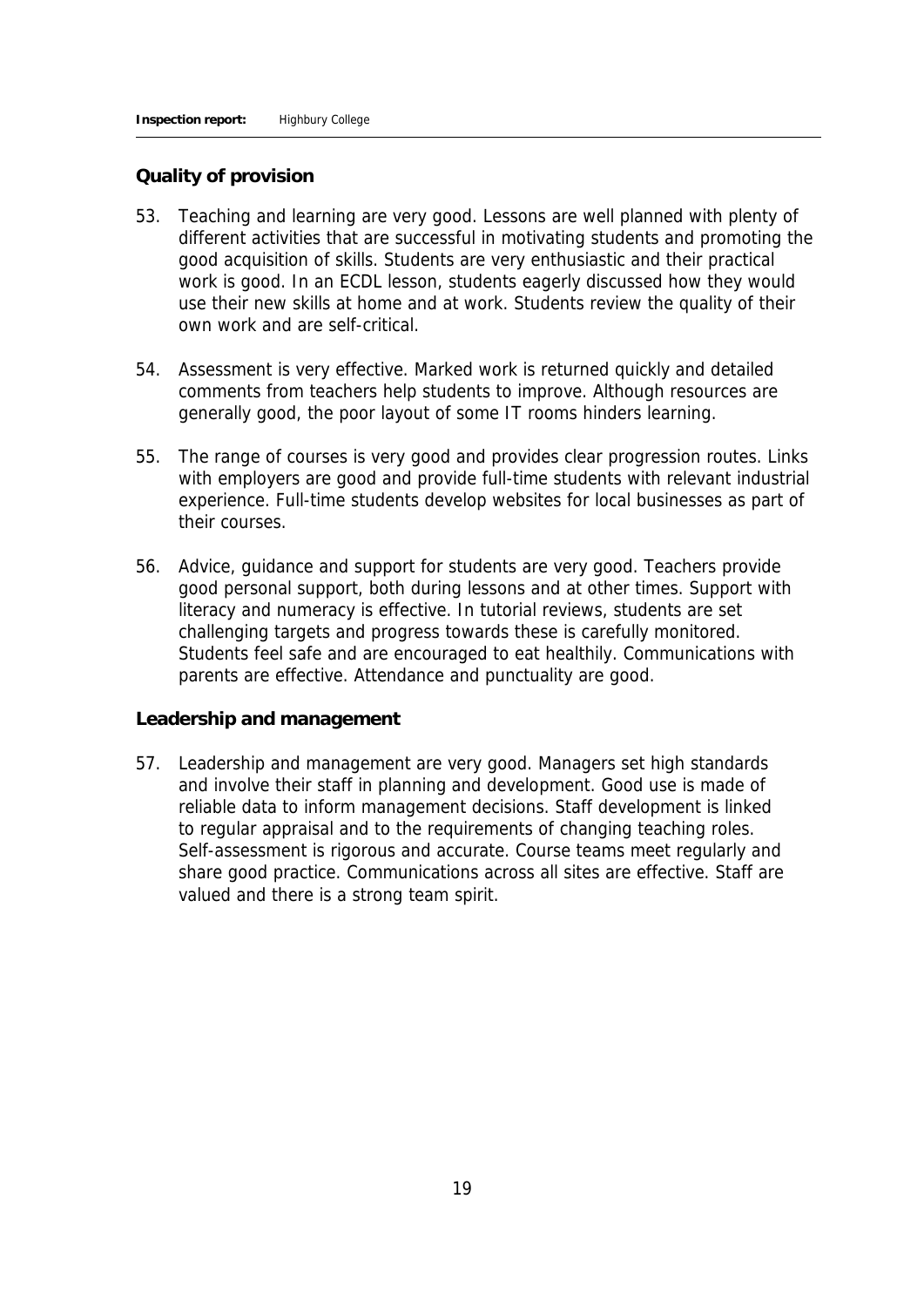#### **Hospitality and catering the category of the Context** Contracting: grade 1

#### **Context**

58. The college offers NVQ courses in hospitality and catering from levels 1 to 3, and a range of short courses and apprenticeship training, delivered both at the college and in the community. Approximately 60% of students are aged 16-18 and most are on full-time courses. Approximately 30% of students are over 19 and mostly study part-time. Pupils aged 14-16 from local schools also study part-time courses in catering.

#### **Strengths**

- high and improving success rates on most level 1 and level 2 courses
- particularly high standard of students' work in practical classes
- much good and some outstanding teaching and learning in practical classes
- highly effective links with employers
- very good curriculum leadership and management.

#### **Areas for improvement**

 low and declining success rates on part-time level 3 food preparation and cooking programme.

#### **Achievements and standards**

- 59. Students' achievements are very good, and the standard of their practical work is outstanding. Success rates on level 1 and level 2 courses are high and in most cases improving. On the majority of courses, nearly all students gain their qualifications. Success rates on the part-time level 3 food preparation and cooking programme, however, have declined and are low.
- 60. The standard of students' work and the skills they demonstrate are outstanding. Students in the kitchens and college restaurants are encouraged to develop high quality practical craft and presentation skills, and are passionate about food and high quality service. Many students participate successfully in culinary competitions.

#### **Quality of provision**

61. The quality of teaching and learning is good, with some outstanding teaching in practical classes. Teachers are highly experienced and students gain excellent knowledge of the ingredients they use and serve. Strong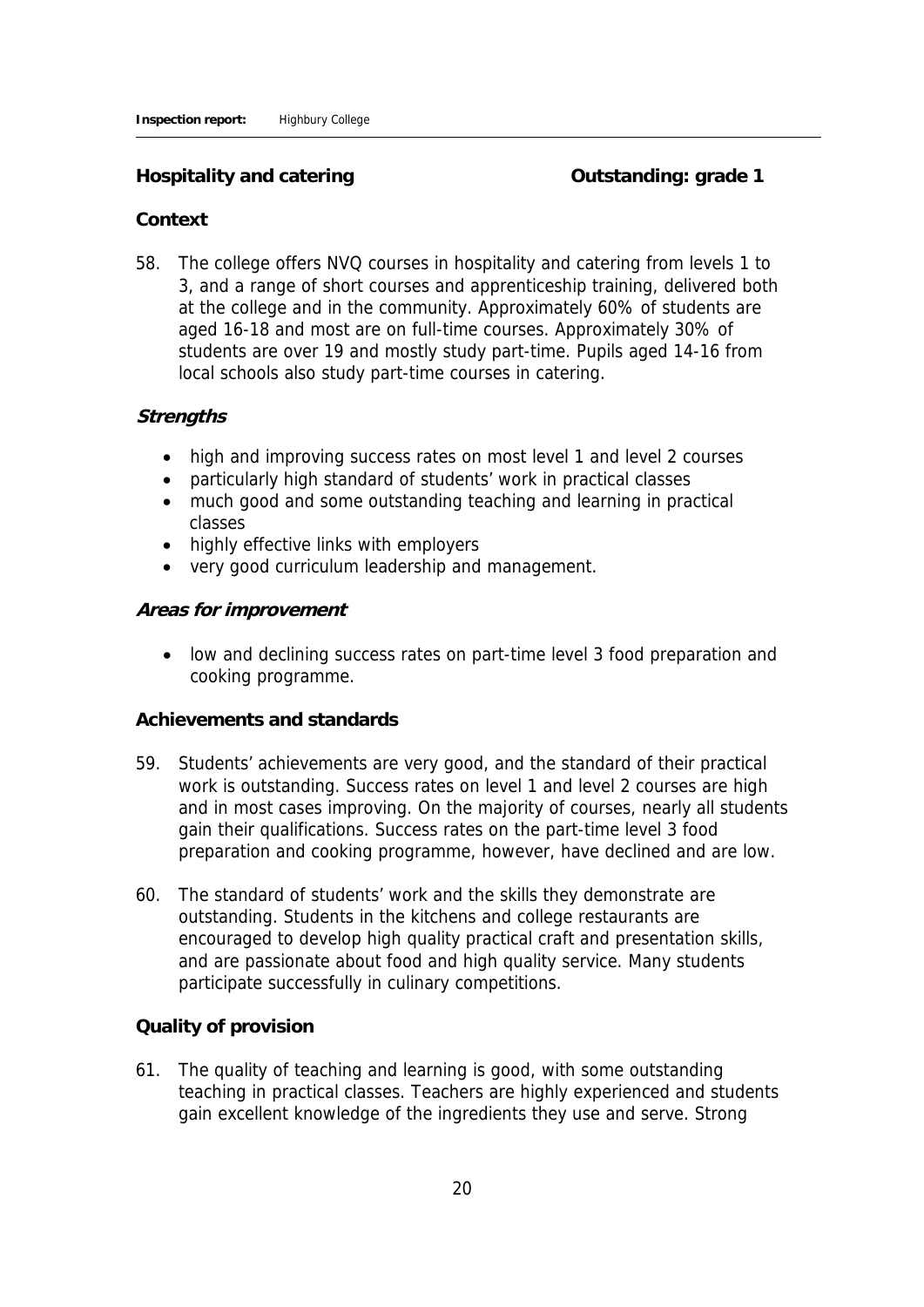emphasis is placed on health and safety and there is good promotion of healthy eating and cultural diversity through tutorials and themed culinary events held throughout the year. Theory teaching on restaurant service courses is generally good, but it is rather lacklustre on other programmes. Attendance at lessons is good.

- 62. The range of programmes is good, and links with employers are excellent. Many students leave to gain good jobs in the industry and some exstudents now hold top catering positions. The department has developed a wide range of programmes to meet the needs of local and national employers. Students particularly enjoy the opportunity to work alongside well known celebrity chefs who have visited the college. Links with local schools are effective.
- 63. A broad range of enrichment programmes has been developed to help motivate students. An annual exchange programme with a catering college in France is particularly good.
- 64. Student support is good and students identified with learning difficulties are given particularly effective help to improve. Personal support is also good and students are given valuable guidance to ensure they succeed.

**Leadership and management**

65. Leadership and management are very good, and internal and external communications are excellent. The self-assessment report is clear and concise and generally accurate. Successful actions have been taken to improve the provision following a thorough review. Equality and diversity are reinforced throughout the curriculum area. Accommodation is adequate and there are plans to move to new purpose-built premises in the centre of Portsmouth later in the year.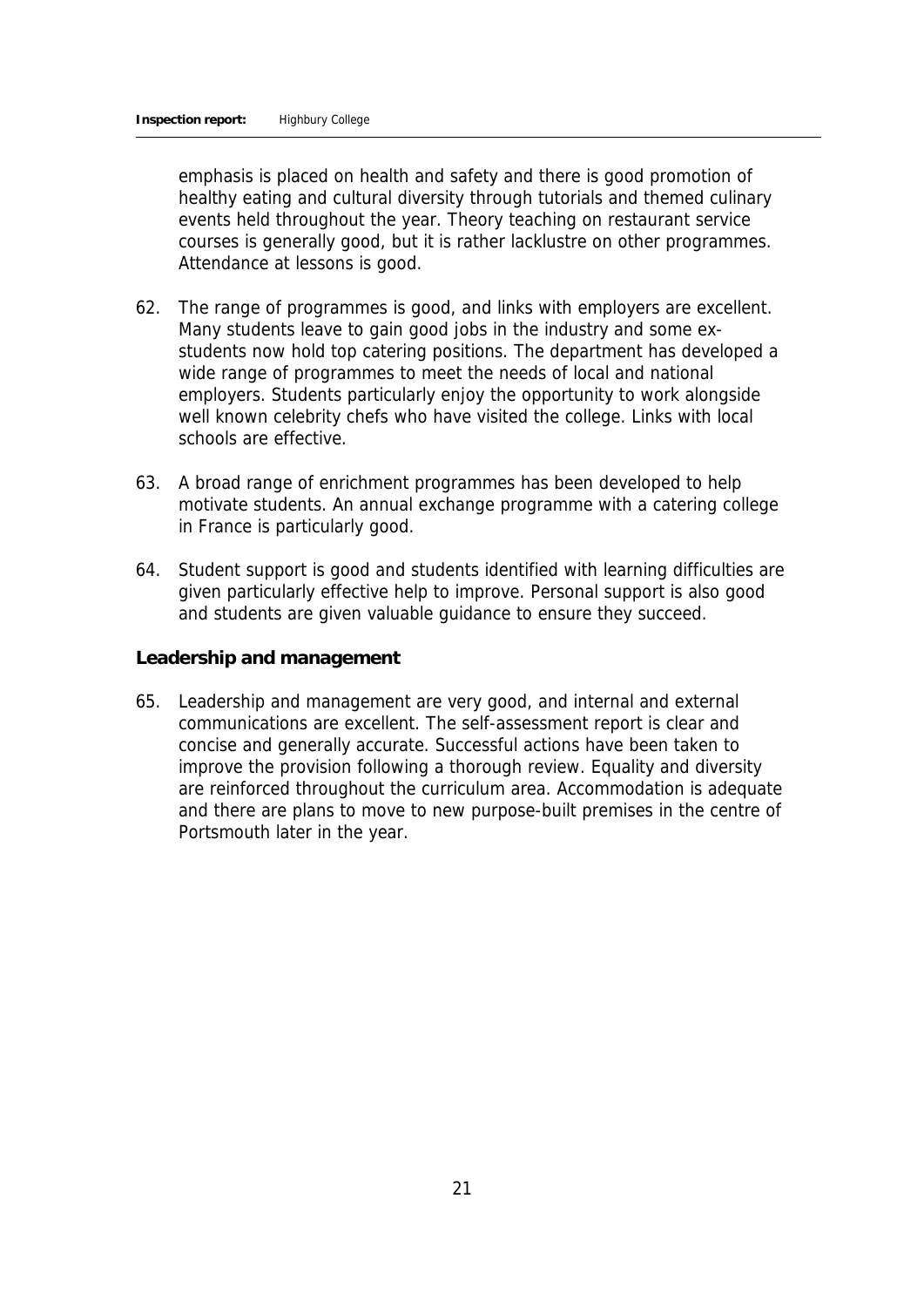#### Literacy and numeracy **Good:** Good: grade 2

#### **Context**

66. At the time of inspection, there were over 2,500 enrolments on entry level, level 1 and level 2 courses in literacy, numeracy, communications and application of number. Learners are a mixture of full-time students, mainly aged 16-18, and adult students taking part-time courses. Classes take place both on the college sites and in the community.

#### **Strengths**

- high pass rates on level 1 courses
- good specialist teaching of literacy and numeracy
- effective strategies to embed literacy and numeracy throughout the vocational curriculum
- good leadership and management.

#### **Areas for improvement**

- low pass rates in key skills level 2
- ineffective teaching of key skills in a minority of vocational areas.

#### **Achievements and standards**

- 67. Overall, achievements and standards are good. Success rates have improved and are now above the national averages on level 1 courses in the key skills of communications and application of number. Success rates are high in national tests in literacy and numeracy. At level 2, too many students who complete their courses in the key skills fail to achieve the qualification.
- 68. Students make good progress in lessons and develop good practical skills. For example, in communications they develop good presentation skills. Students in numeracy lessons acquire helpful practical budgeting skills, and learn how to calculate averages. In literacy lessons, students learn how to read instructions competently. The standard of students' work is good and students' files show progression in class work.

#### **Quality of provision**

69. Teaching and learning are good overall, with particularly effective specialist teaching of literacy and numeracy on both discrete courses and vocational programmes. Teachers use a good range of methods and use well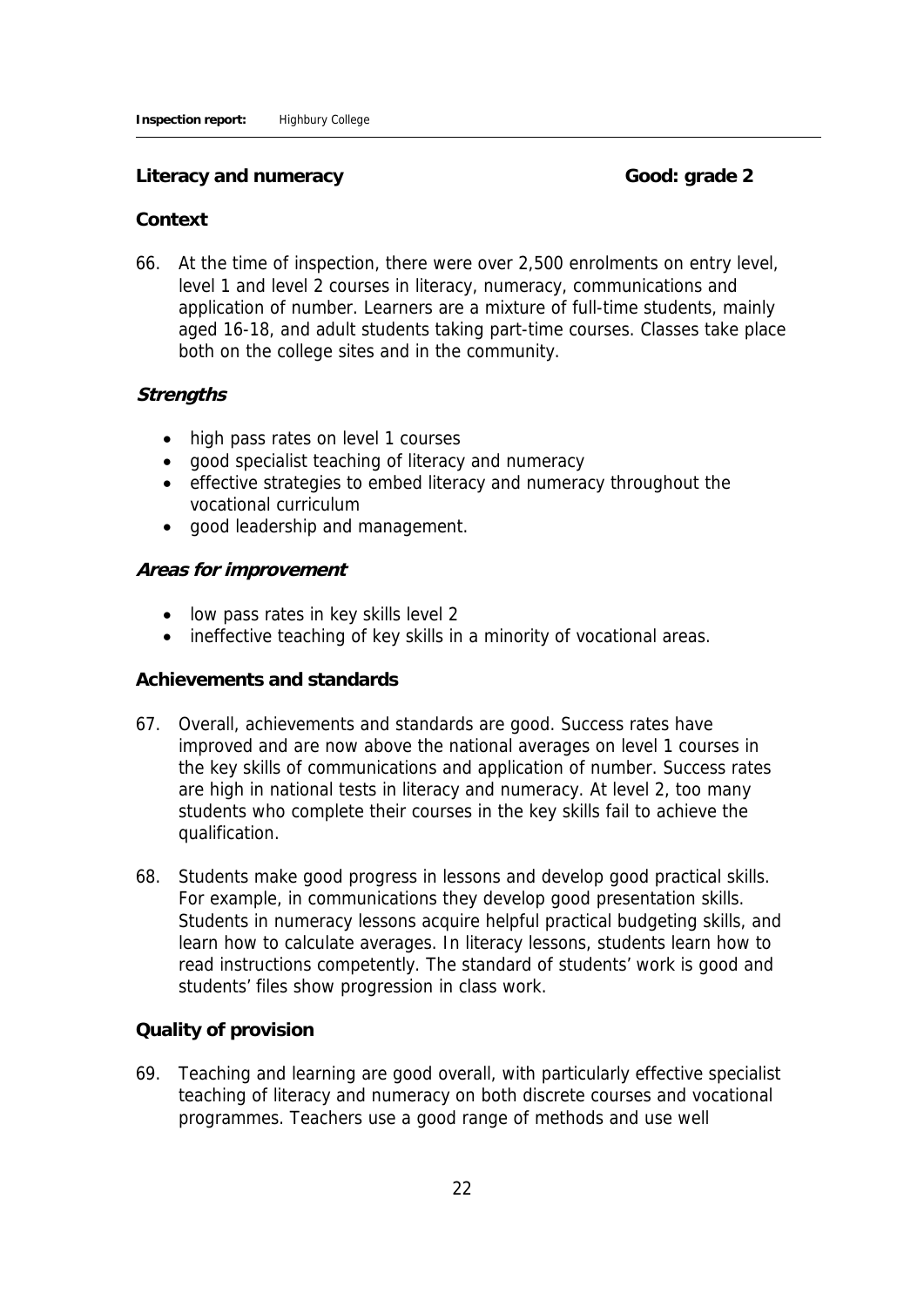produced learning materials, including ILT, which help to motivate students. In one lesson, fresh fruit and vegetables were used very effectively to illustrate work on adjectives. In vocational programmes, topic-based teaching of literacy and numeracy is good. Key skills teaching is variable. In the best lessons, skills are taught well. In one lesson, students' work was used for constructive peer evaluation. In weaker lessons, teachers are less successful in helping students to develop their skills in a vocational context.

- 70. Assessment and monitoring of students' progress are thorough. Good use is made of initial assessment, individual learning plans are clear and targets are closely monitored.
- 71. The range of programmes and activities is good. Strategies to embed literacy and numeracy throughout the vocational curriculum have been effective in giving students more opportunities to improve their literacy and numeracy skills. Provision in the city centre attracts many adult learners. Links with employers are satisfactory.
- 72. Guidance and support for students are satisfactory. The initial assessment of full-time students has improved and is now good. Students receive good personal support and satisfactory academic support.

**Leadership and management**

73. Leadership and management are good. Effective management strategies have remedied weaknesses found at the last inspection. Communications between and within teams is good. Vocational teachers are well supported to include literacy, numeracy and key skills in their lessons. Development and training opportunities provide staff with a range of relevant skills. The self-assessment report is broadly accurate, and managers have used the outcomes of self-assessment to plan effectively for improvements.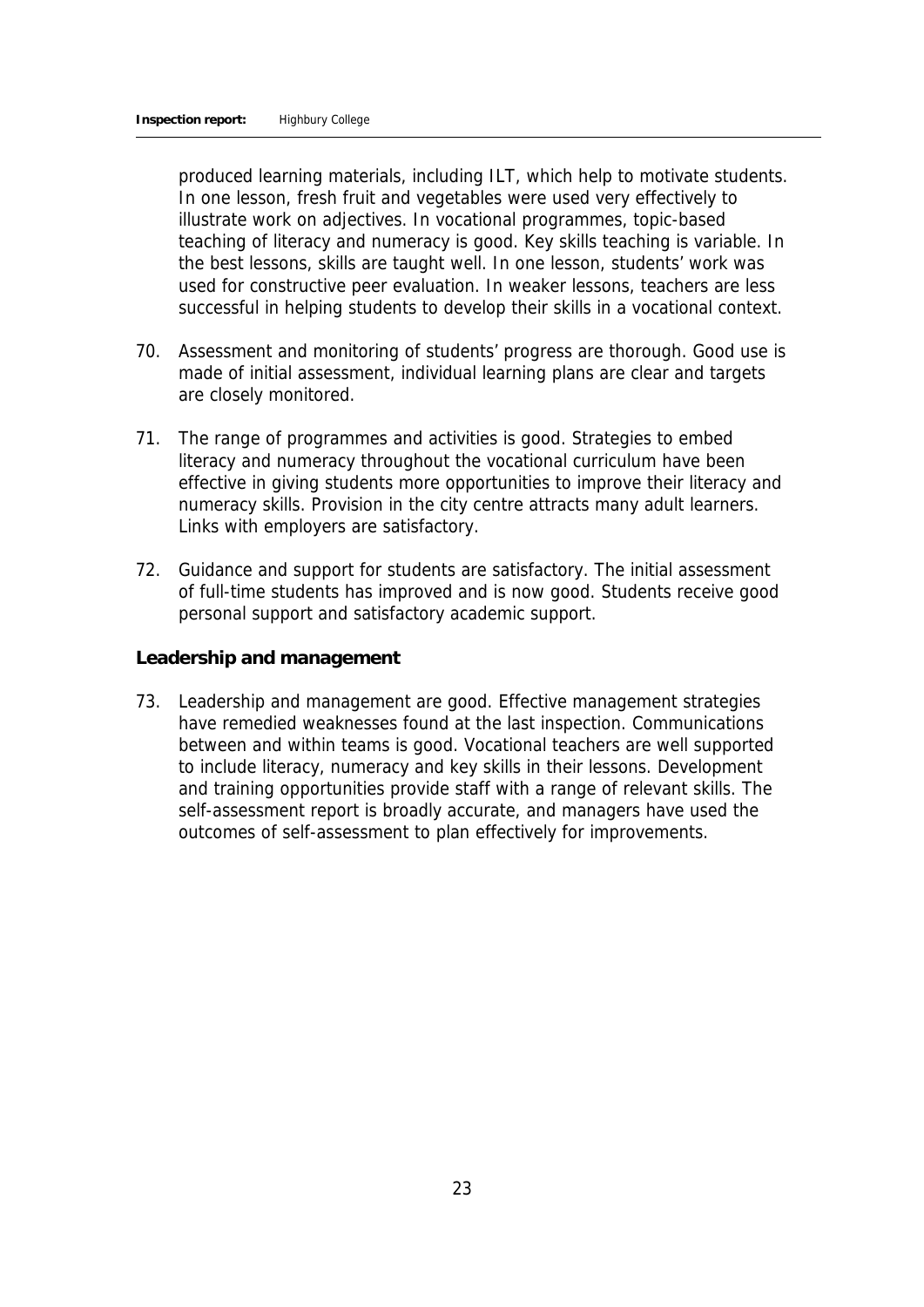**Provision for students with learning Satisfactory: grade 3 difficulties and/or disabilities**

#### **Context**

74. The college provides a wide range of full- and part-time courses at preentry and entry level for students with moderate and complex learning difficulties and/or disabilities. Students have access to an enrichment programme and work experience placements as part of their programme. Most provision is located at the main college site. In addition, there are six outreach centres. At the time of the inspection, there were 103 full-time, 30 part-time and 41 community-based students. Approximately 60% of students are adults.

#### **Strengths**

- good development of students' social and communication skills
- very good enrichment activities
- very effective strategies for widening participation and promoting inclusion.

#### **Areas for improvement**

- the slow progress of too many students
- insufficiently challenging teaching in too many lessons
- insufficient use of data to inform plans for improvement.

#### **Achievements and standards**

- 75. Achievements and standards are satisfactory. The small number of students who are entered for externally accredited awards are usually successful in achieving them. Most students achieve units of Open College Network (OCN) accreditation.
- 76. Students develop effective social skills, improve their communication skills and increase their self-confidence. They join in group discussions and demonstrate that they can recall information previously learned. Students develop their skills through regular trips and through the enrichment activities.
- 77. There is insufficient focus on encouraging progression out of the college or into mainstream courses. Only eight students over the past three years progressed into employment and a small number of students enrolled onto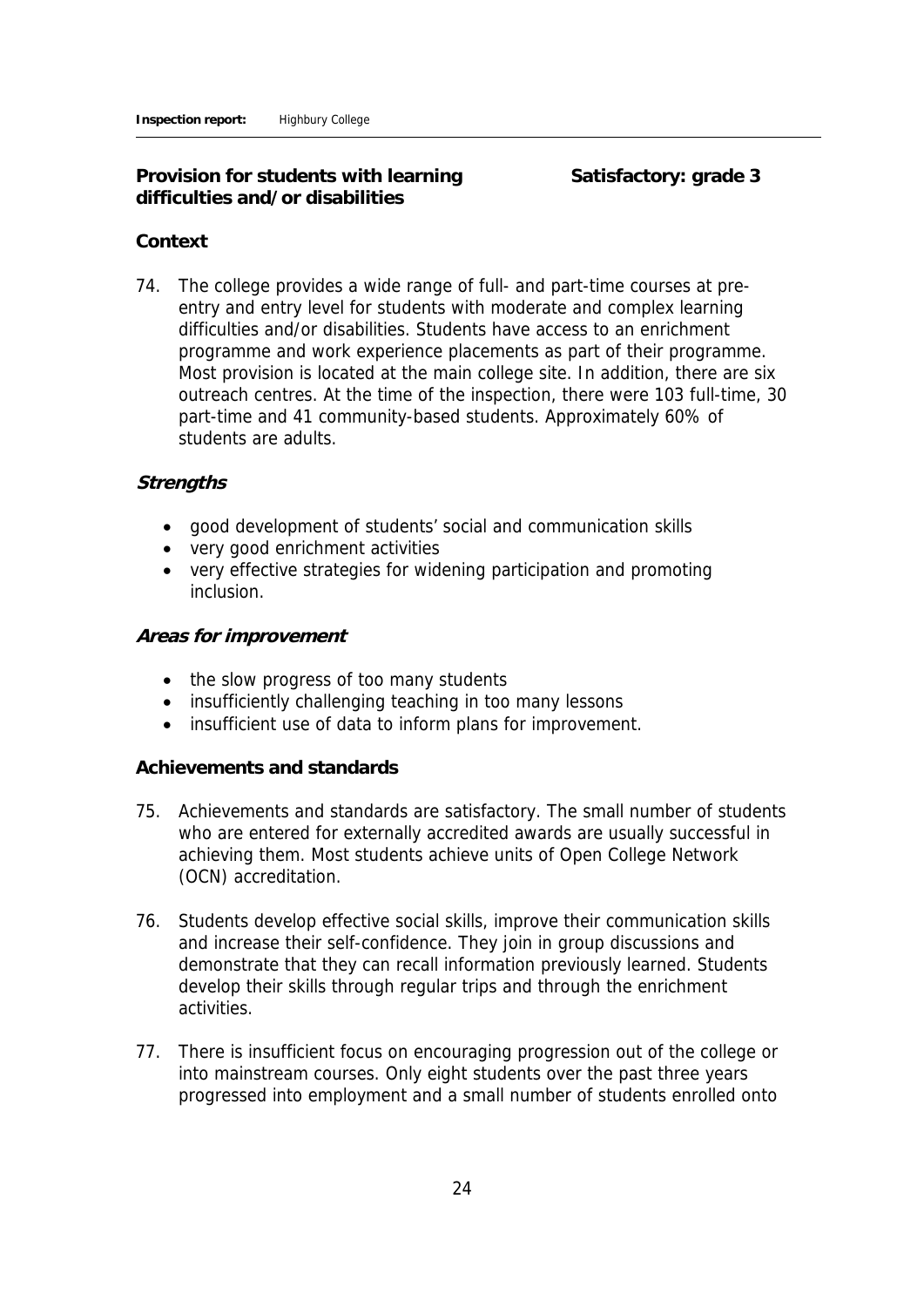vocational courses at foundation or level 1 last year. Too many students make slow progress.

#### **Quality of provision**

- 78. Teaching and learning are satisfactory. In the better lessons, teachers' enthusiasm generates a positive response from students, who produce good standards of work, sometimes exceeding what is expected of them. Lessons are generally well planned and managed. However, there is insufficient challenge to students in too many lessons. In a very small number of lessons, the content is inappropriate.
- 79. Initial assessment is thorough and includes diagnostic testing of students' literacy and numeracy levels. A very useful student profile is produced from the baseline assessment and used effectively to set targets and inform lesson planning. Students' reviews of progress are detailed.
- 80. The range of programmes offered is satisfactory. The main curriculum offers satisfactory scope for students to progress to courses that offer them different experiences. The very good range of enrichment activities is well attended and gives students extensive opportunities to develop skills linked to their interests, including work experience.
- 81. Support for students is satisfactory. Learning support assistants support students appropriately. Tutorials help to improve students' knowledge and skills in dealing with personal and social issues. There is insufficient support to meet all the needs of students in a few lessons.

**Leadership and management**

- 82. Leadership and management are satisfactory. Quality assurance procedures are satisfactory. The self-assessment report is largely accurate, but some identified strengths are no more than satisfactory. Managers have a good understanding of areas that need to be developed. However, not enough use is made of data to inform plans for improvement.
- 83. Partnership working with employers, local communities and other organisations is very effective in widening participation and promoting inclusion.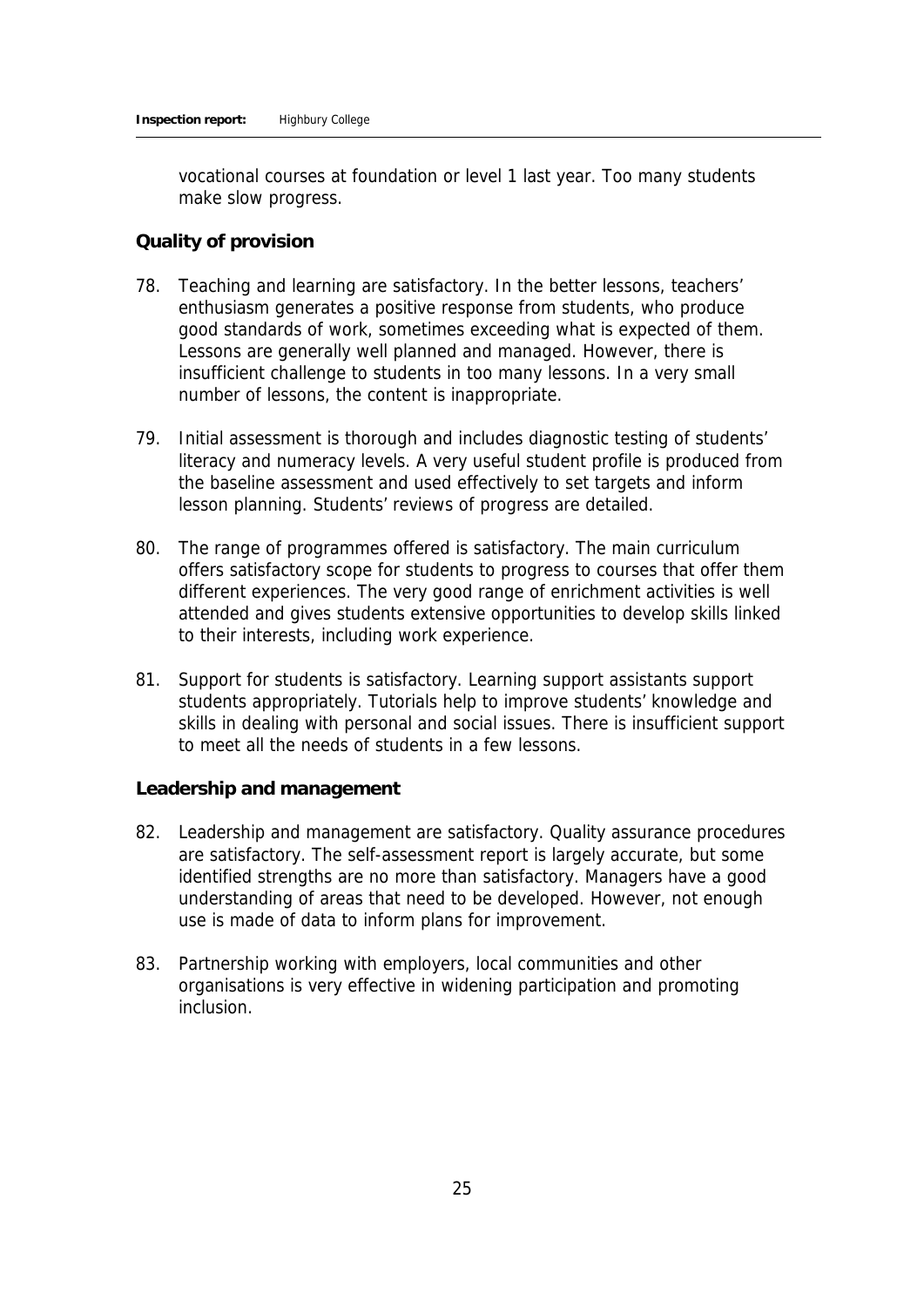## **Learners' achievements**

**Table 1** 

Success rates on mainstream level 1 qualifications, by qualification type, expected end year and age 2004 to 2006, compared to the national rates for colleges of a similar type.

|                         |                    | $16 - 18$                      |                 |                  |      |                                | $19+$           |                  |      |
|-------------------------|--------------------|--------------------------------|-----------------|------------------|------|--------------------------------|-----------------|------------------|------|
| Notional<br>Level       | Exp<br>End<br>Year | Starts $-$<br><b>Transfers</b> | College<br>Rate | National<br>Rate | Diff | Starts $-$<br><b>Transfers</b> | College<br>Rate | National<br>Rate | Diff |
| 1 Long                  | 03/04              | 655                            | 65              | 60               | 5    | 1039                           | 79              | 59               | 20   |
|                         | 04/05              | 721                            | 78              | 64               | 14   | 841                            | 85              | 62               | 23   |
|                         | 05/06              | 1234                           | 80              |                  |      | 499                            | 76              |                  |      |
| <b>GNVO<sub>S</sub></b> | 03/04              | 45                             | 76              | 65               | 11   | $^{\star}$                     |                 |                  |      |
| and                     | 04/05              |                                |                 |                  |      |                                |                 |                  |      |
| precursors              |                    | 16                             | 75              | 68               | 7    | $^{\star}$                     |                 |                  |      |
|                         | 05/06              | $\star$                        |                 |                  |      | $^{\star}$                     |                 |                  |      |
| <b>NVQs</b>             | 03/04              | 146                            | 70              | 61               | 9    | 41                             | 56              | 62               | -6   |
|                         | 04/05              | 156                            | 81              | 67               | 14   | 49                             | 80              | 67               | 13   |
|                         | 05/06              | 190                            | 89              |                  |      | 56                             | 89              |                  |      |
| Other                   | 03/04              | 464                            | 62              | 60               | 2    | 989                            | 80              | 59               | 21   |
|                         | 04/05              | 549                            | 77              | 64               | 13   | 787                            | 85              | 61               | 24   |
|                         | 05/06              | 1044                           | 79              |                  |      | 443                            | 74              |                  |      |

\* fewer than 10 starts enrolled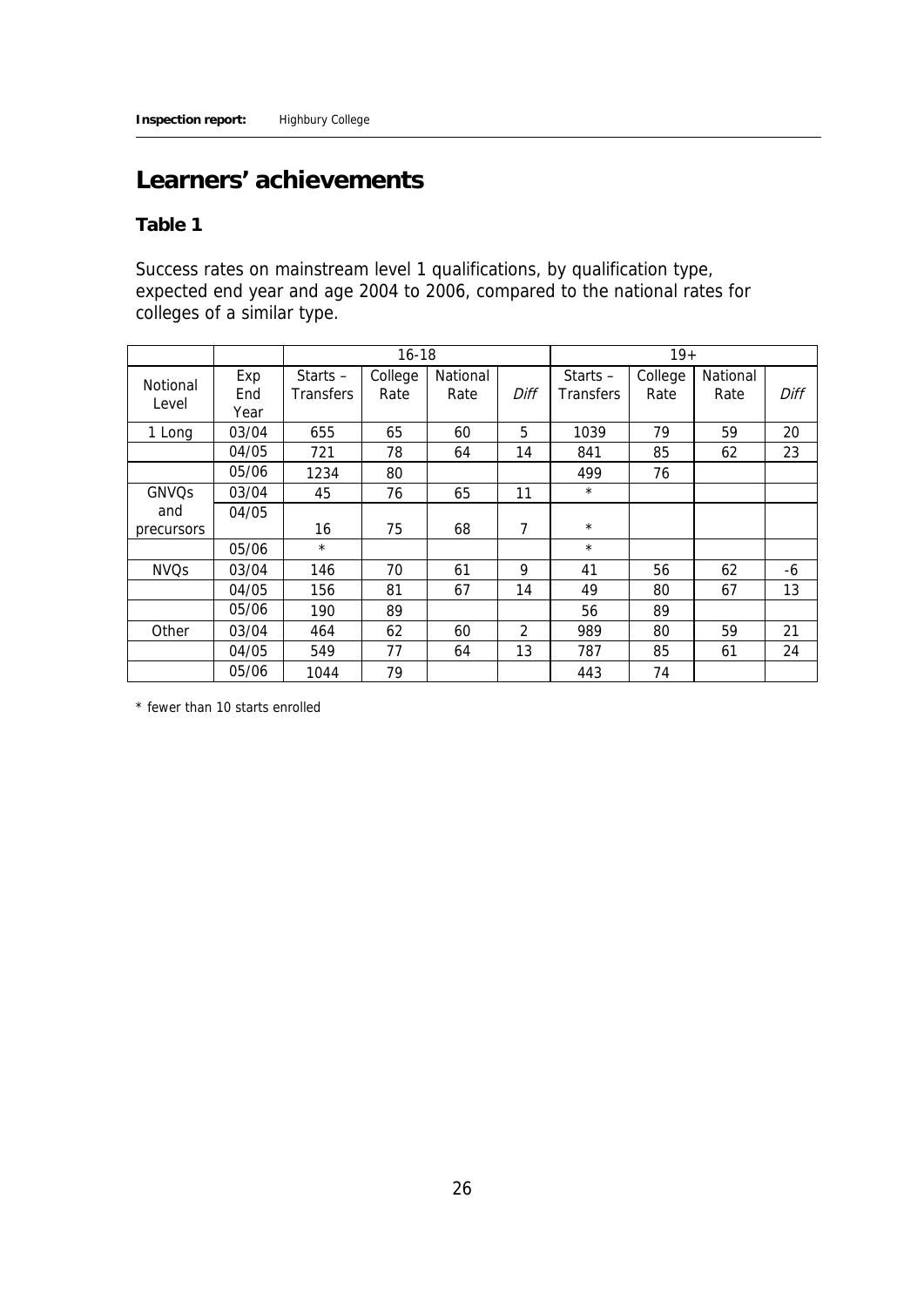#### **Table 2**

Success rates on mainstream level 2 qualifications, by qualification type, expected end year and age 2004 to 2006, compared to the national rates for colleges of a similar type.

|             |         | $16 - 18$        |         |          |                |                  | $19+$   |          |       |
|-------------|---------|------------------|---------|----------|----------------|------------------|---------|----------|-------|
| Notional    | Exp End | Starts $-$       | College | National | Diff           | Starts $-$       | College | National | Diff  |
| Level       | Year    | <b>Transfers</b> | Rate    | Rate     |                | <b>Transfers</b> | Rate    | Rate     |       |
| 2 Long      | 03/04   | 900              | 55      | 56       | $-1$           | 2976             | 61      | 54       | 7     |
|             | 04/05   | 1000             | 60      | 61       | $-1$           | 2779             | 62      | 60       | 2     |
|             | 05/06   | 893              | 63      |          |                | 1783             | 68      |          |       |
| GCSEs       | 03/04   | 63               | 76      | 61       | 15             | 193              | 72      | 59       | 13    |
|             | 04/05   | 90               | 61      | 64       | $-3$           | 171              | 76      | 62       | 14    |
|             | 05/06   | 50               | 74      |          |                | 204              | 77      |          |       |
| GNVQs       | 03/04   | 50               | 48      | 63       | $-15$          | $\star$          |         |          |       |
| and         | 04/05   |                  |         |          |                |                  |         |          |       |
| precursors  |         | 38               | 45      | 67       | $-22$          | 35               | 51      | 70       | $-19$ |
|             | 05/06   | $^{\star}$       |         |          |                | 11               | 18      |          |       |
| <b>NVQs</b> | 03/04   | 385              | 52      | 52       | $\Omega$       | 1341             | 61      | 53       | 8     |
|             | 04/05   | 345              | 59      | 57       | $\overline{2}$ | 1532             | 61      | 60       | 1     |
|             | 05/06   | 316              | 64      |          |                | 902              | 66      |          |       |
| Other       | 03/04   | 402              | 55      | 54       | 1              | 1433             | 60      | 53       | 7     |
|             | 04/05   | 527              | 61      | 60       | 1              | 1041             | 63      | 59       | 4     |
|             | 05/06   | 525              | 61      |          |                | 666              | 70      |          |       |

\* fewer than 10 starts enrolled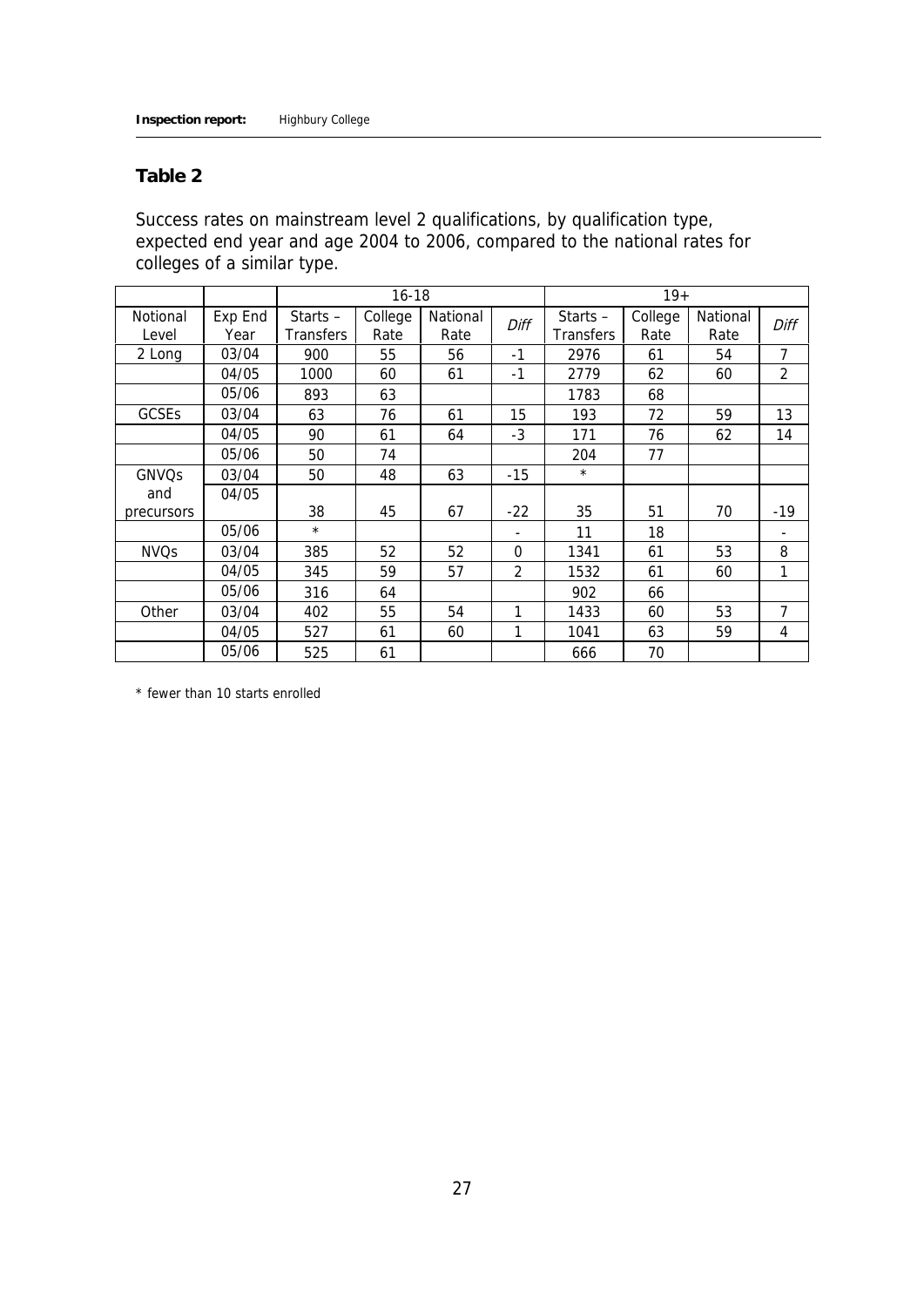#### **Table 3**

Success rates on mainstream level 3 qualifications, by qualification type, expected end year and age 2004 to 2006, compared to the national rates for colleges of a similar type.

|                  |       |            | $16 - 18$ |          |                | $19+$            |         |          |                |
|------------------|-------|------------|-----------|----------|----------------|------------------|---------|----------|----------------|
| Notional         | Exp   | Starts $-$ | College   | National |                | Starts $-$       | College | National |                |
| Level            | End   | Transfers  | Rate      | Rate     | Diff           | <b>Transfers</b> | Rate    | Rate     | Diff           |
|                  | Year  |            |           |          |                |                  |         |          |                |
| 3 Long           | 03/04 | 413        | 53        | 64       | $-11$          | 1422             | 61      | 53       | 8              |
|                  | 04/05 | 335        | 65        | 67       | $-2$           | 1353             | 59      | 57       | 2              |
|                  | 05/06 | 343        | 70        |          |                | 1239             | 68      |          |                |
| A/A2             | 03/04 | $\star$    |           |          |                | $\star$          |         |          |                |
| Levels           | 04/05 | $\star$    |           |          |                | $\star$          |         |          |                |
|                  | 05/06 | $\star$    |           |          |                | $\star$          |         |          |                |
| <b>AS Levels</b> | 03/04 | 23         | 43        | 63       | $-20$          | 37               | 54      | 50       | 4              |
|                  | 04/05 | 13         | 100       | 65       | 35             | 28               | 54      | 52       | $\overline{2}$ |
|                  | 05/06 | 13         | 54        |          |                | 22               | 50      |          |                |
| <b>GNVQs</b>     | 03/04 | 70         | 59        | 52       | $\overline{7}$ | 138              | 54      | 44       | 10             |
| and              | 04/05 |            |           |          |                |                  |         |          |                |
| precursors       |       | 24         | 75        | 60       | 15             | 25               | 36      | 53       | $-17$          |
|                  | 05/06 | $\star$    |           |          |                | 14               | 43      |          |                |
| <b>NVQs</b>      | 03/04 | 39         | 56        | 54       | 2              | 527              | 61      | 47       | 14             |
|                  | 04/05 | 56         | 77        | 62       | 15             | 526              | 60      | 54       | 6              |
|                  | 05/06 | 58         | 76        |          |                | 509              | 68      |          |                |
| Other            | 03/04 | 278        | 51        | 56       | -5             | 718              | 63      | 56       | 7              |
|                  | 04/05 | 242        | 59        | 60       | $-1$           | 768              | 60      | 58       | $\overline{2}$ |
|                  | 05/06 | 259        | 69        |          |                | 688              | 69      |          |                |

\* fewer than 10 starts enrolled